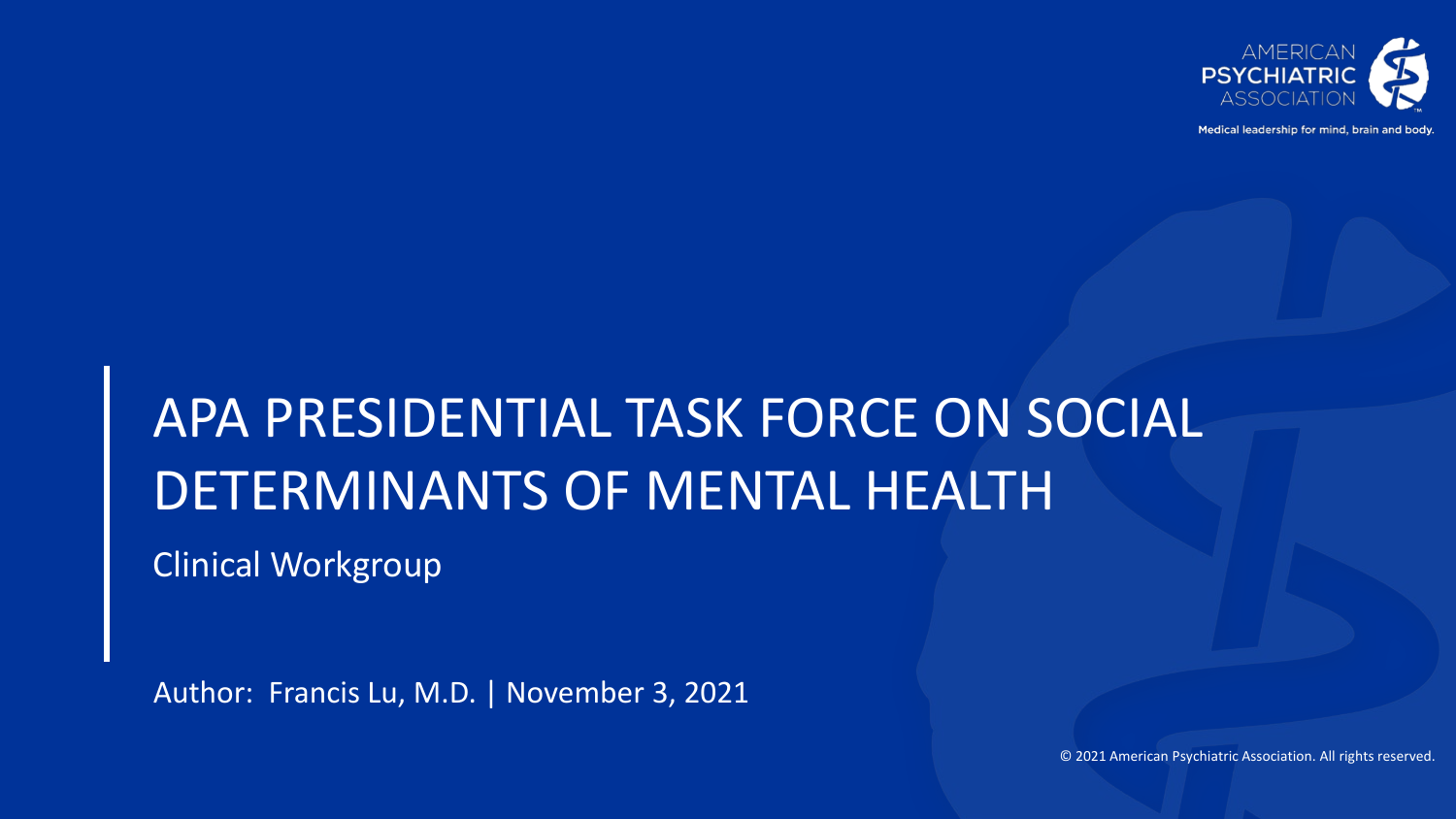#### CLINICAL WORKGROUP





Francis Lu, MD (Chair), Steve Koh, MD, Tresha Gibbs, MD

Please send comments or suggestions to: [francislumd@gmail.com](mailto:francislumd@gmail.com)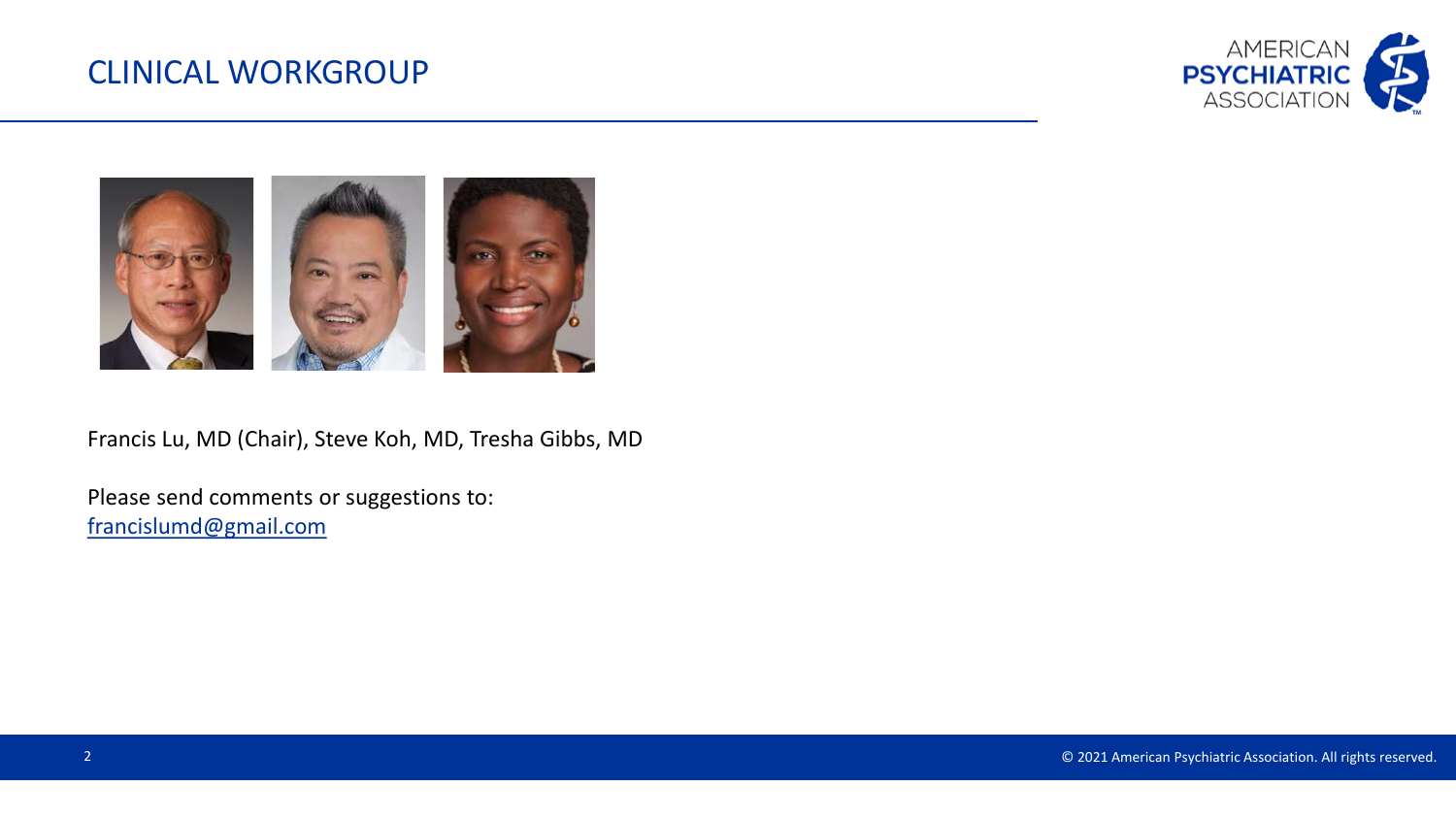

"The American Psychiatric Association:

- Supports legislation and policies that promote mental health equity and improve the social and structural determinants of mental health, and formally objects to legislation and policies that perpetuate structural inequities.
- Advocates for the dissemination of evidence-based interventions that improve both the social and mental health needs of patients and their families.
- Urges healthcare systems to assess and improve their capabilities to screen, understand, and address the structural and social determinants of mental health…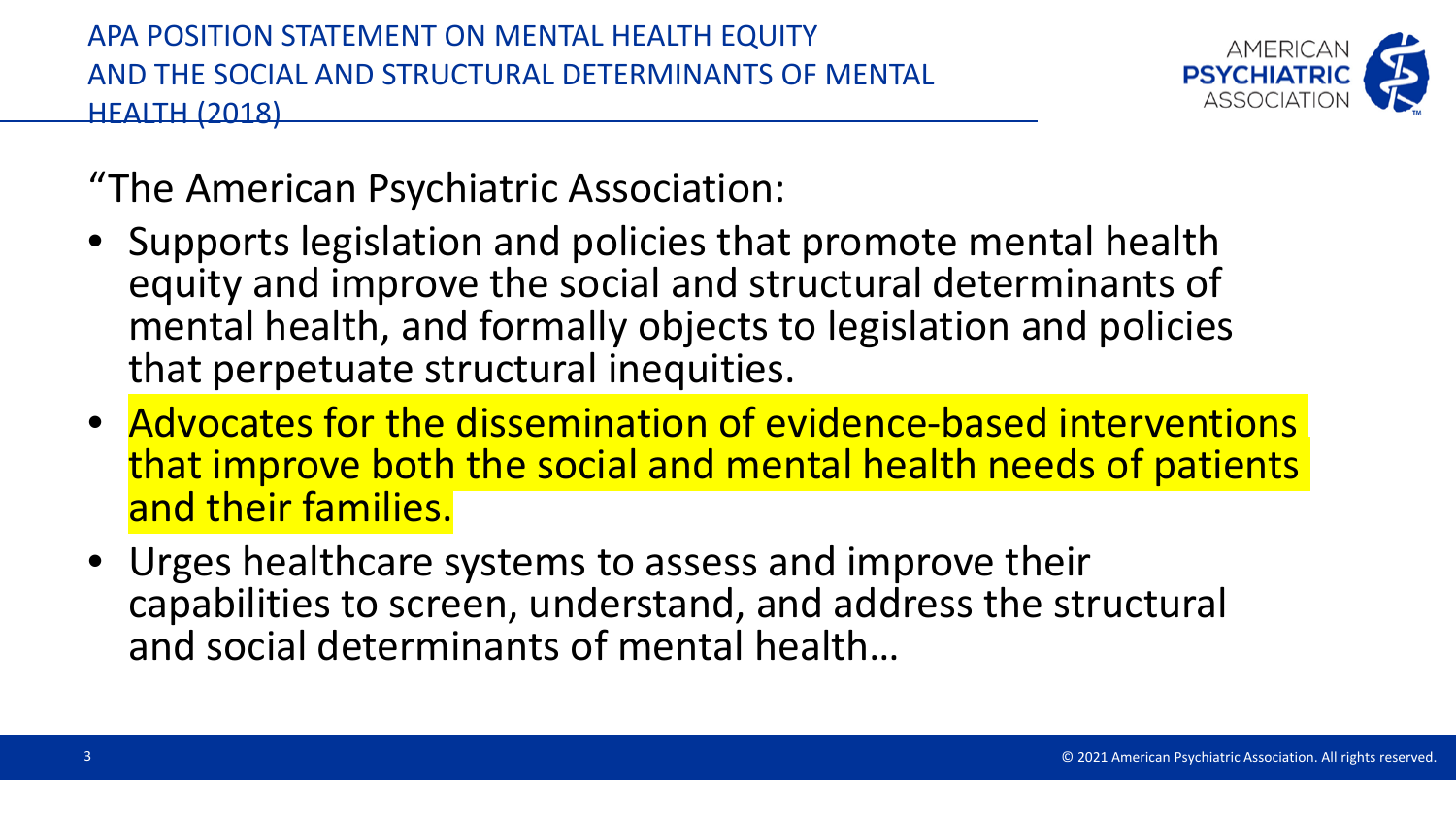

"The American Psychiatric Association:

- Supports medical and public education on the structural and social determinants of mental health, mental health equity, and related evidence-based interventions.
- Advocates for increased funding for research to better understand the mechanisms by which structural and social determinants affect mental illness and recovery and to develop new evidence-based interventions to promote mental health equity."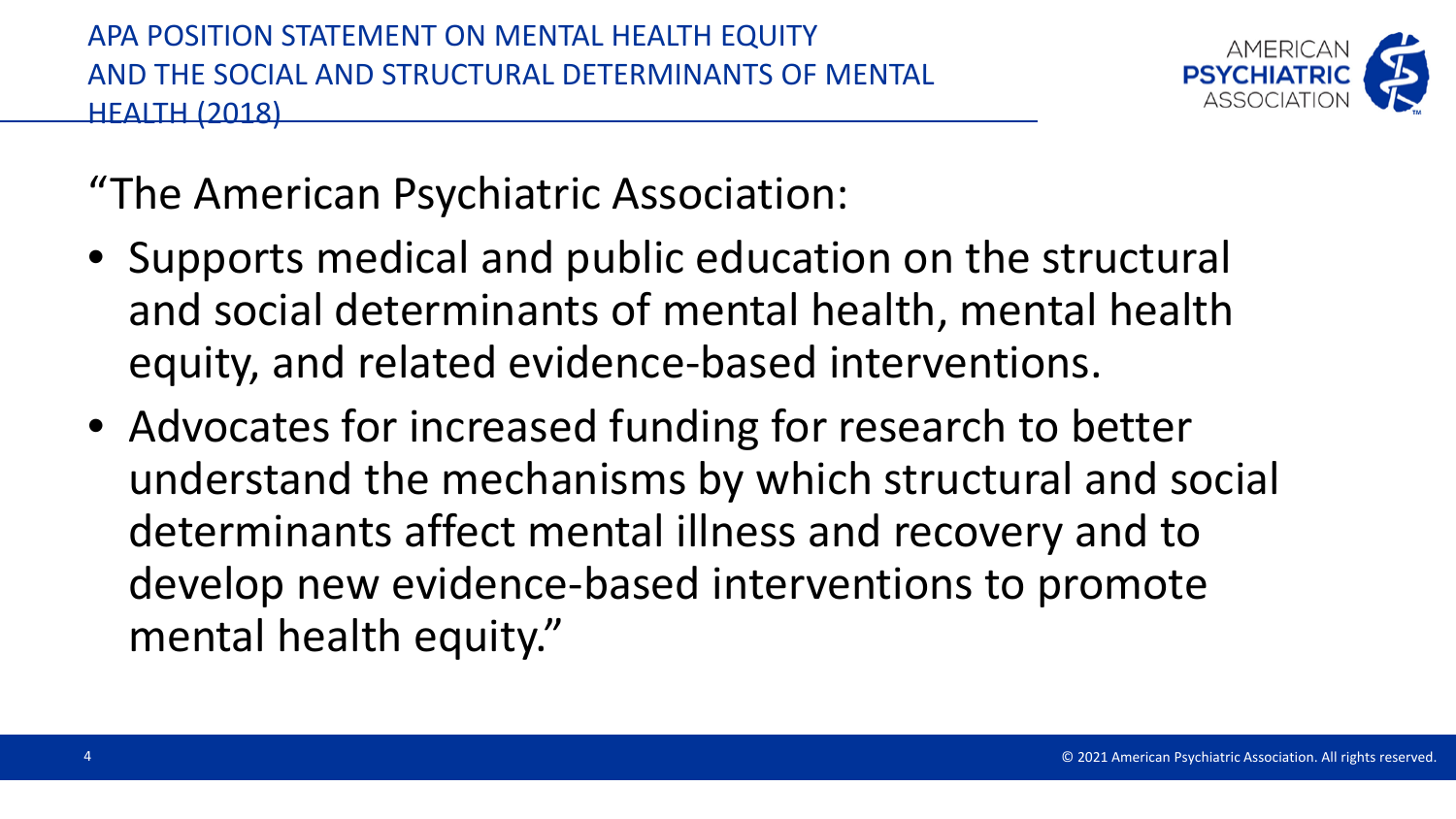

- 1. Psychiatrists and trainees who work with
	- a) patients and families
	- b) other disciplines including social workers, case managers, legal service providers, counselors, care coordinators, and others as part of a team or organization.
- 2. Clinicians from other mental health disciplines who work with patients and families.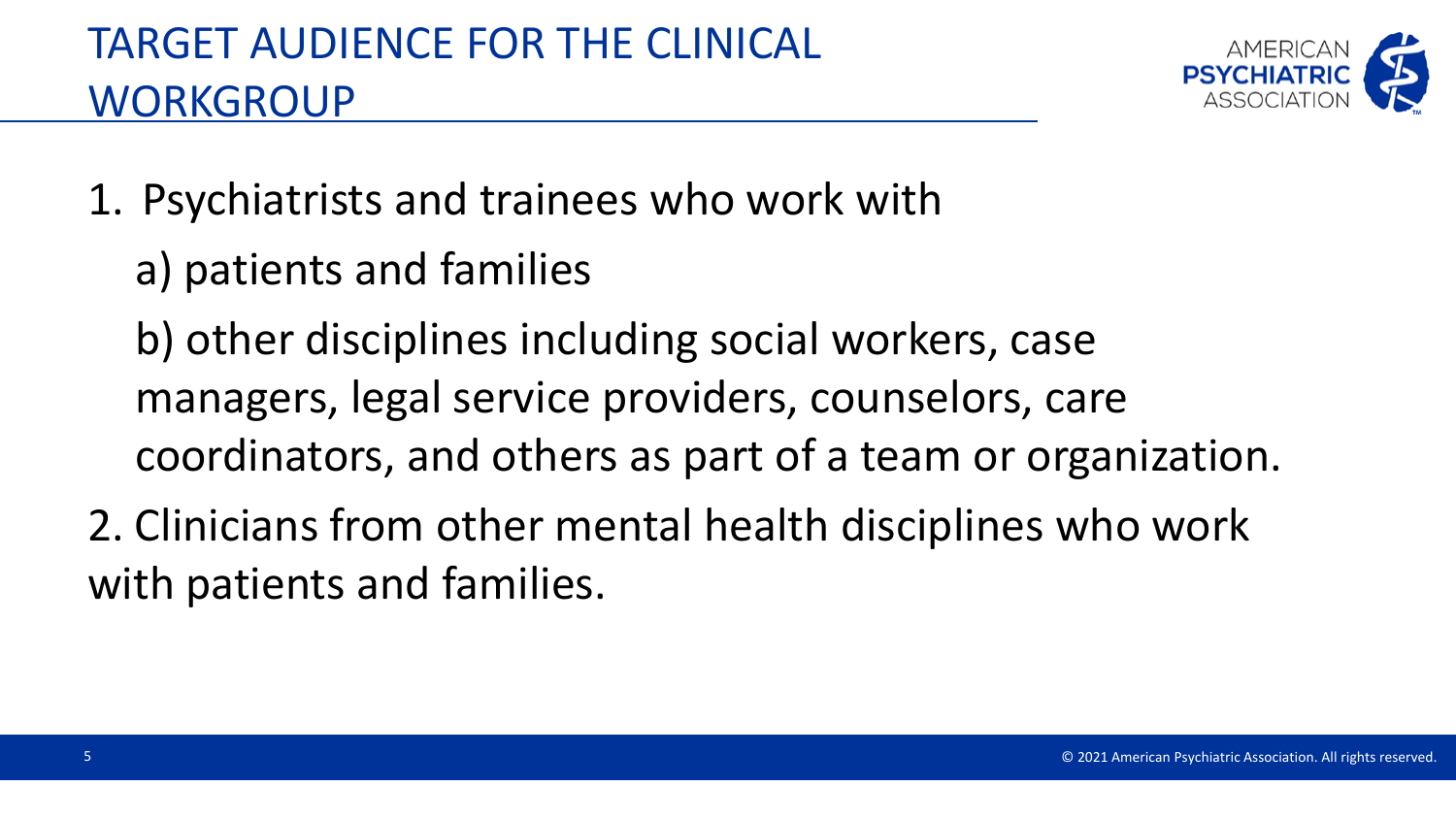### MICHAEL COMPTON AND RUTH SHIM (EDS.), 2015



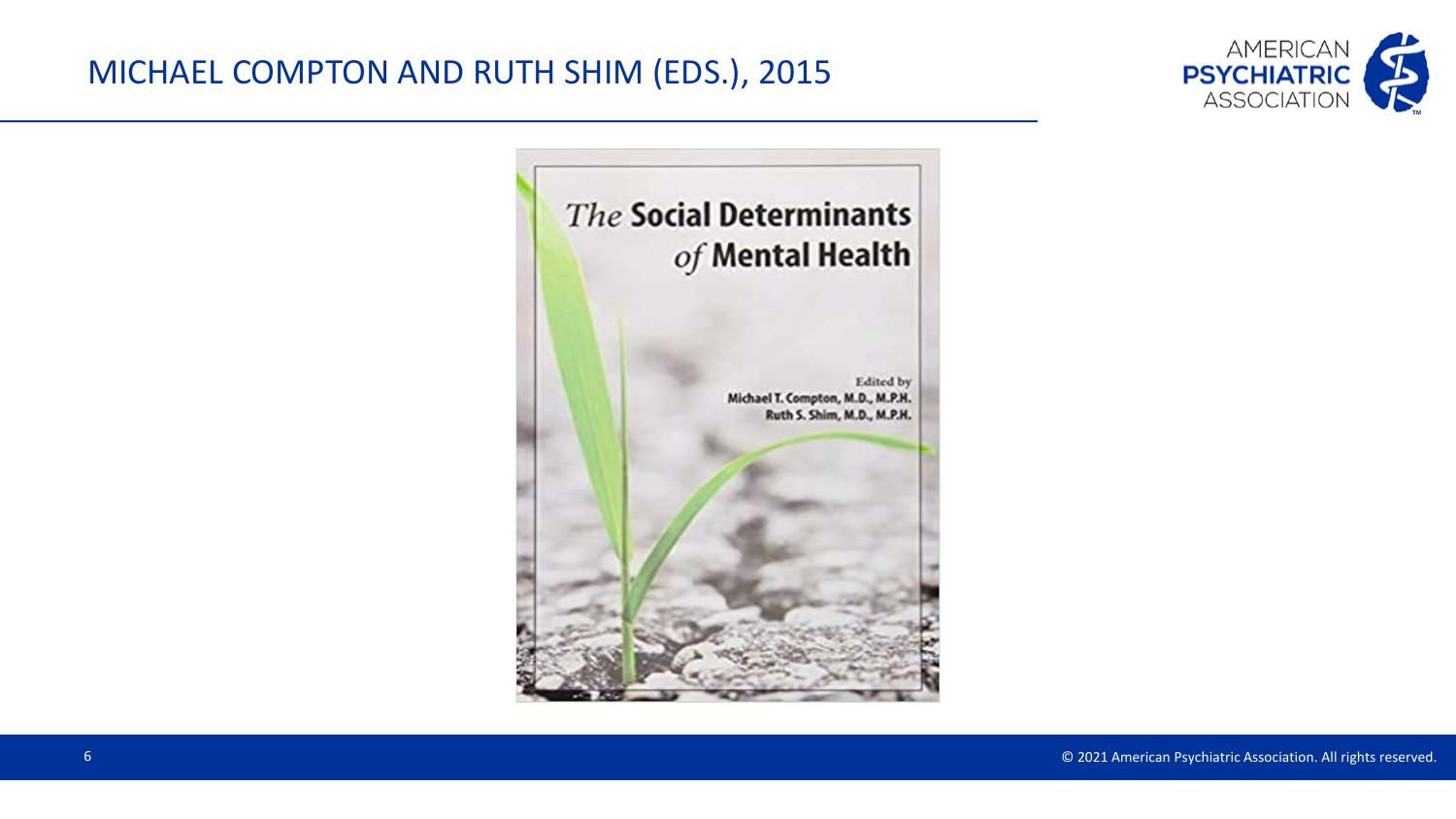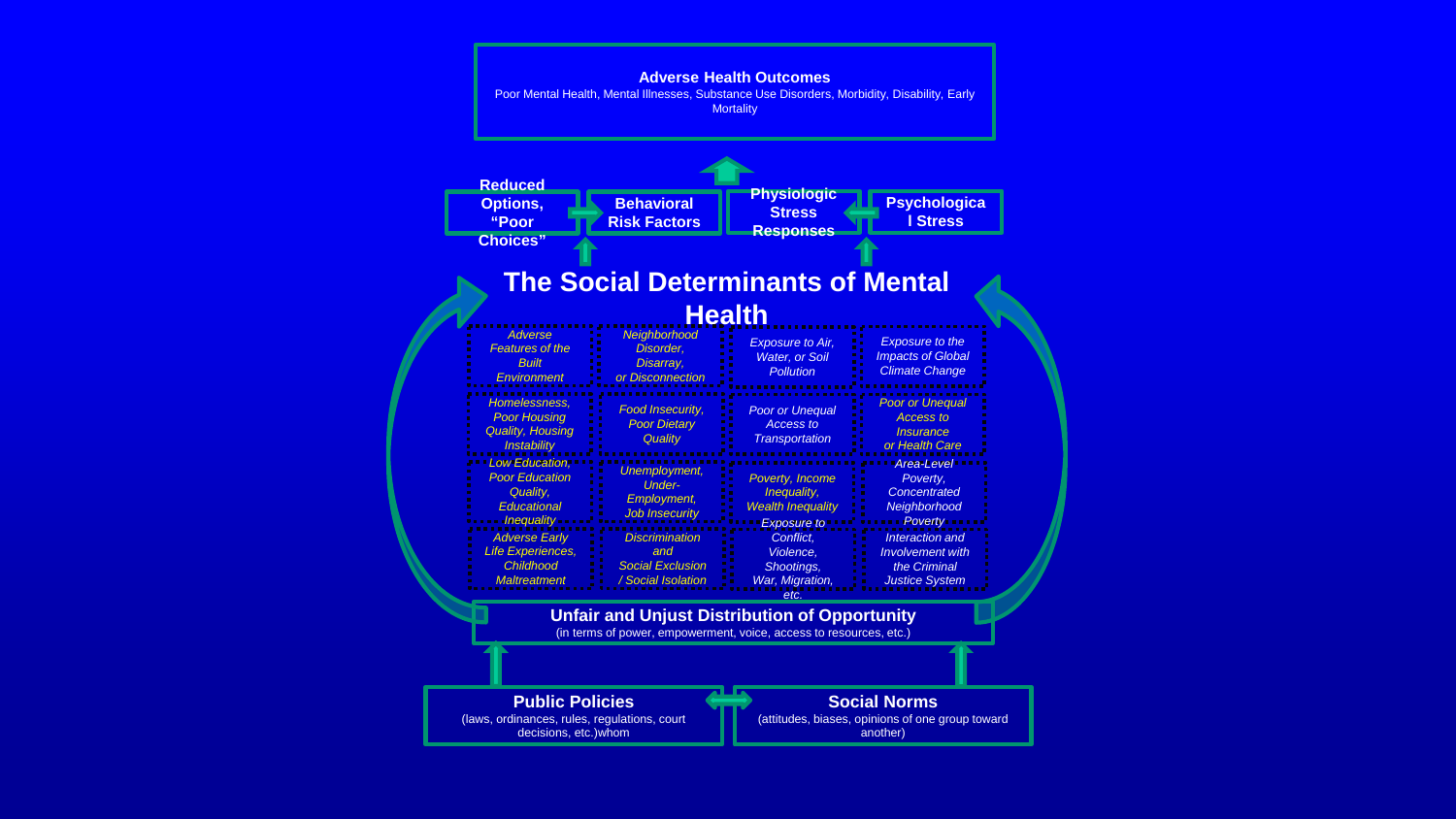

- SDoMH are conceptualized in dynamic confluence with biomedical determinants and psychological determinants of mental health. All clinicians, no matter their particular orientation of work, should see the relevance of SDOMH as situated in an enhanced biopsychosocial model.
- We will focus not only on the 16 SDOMH, but also the underlying structures that encompass institutions, public policies, and social norms including structural racism. Hence, it will employ structural competency to address SDOMH (Hansen, Metzl, 2019)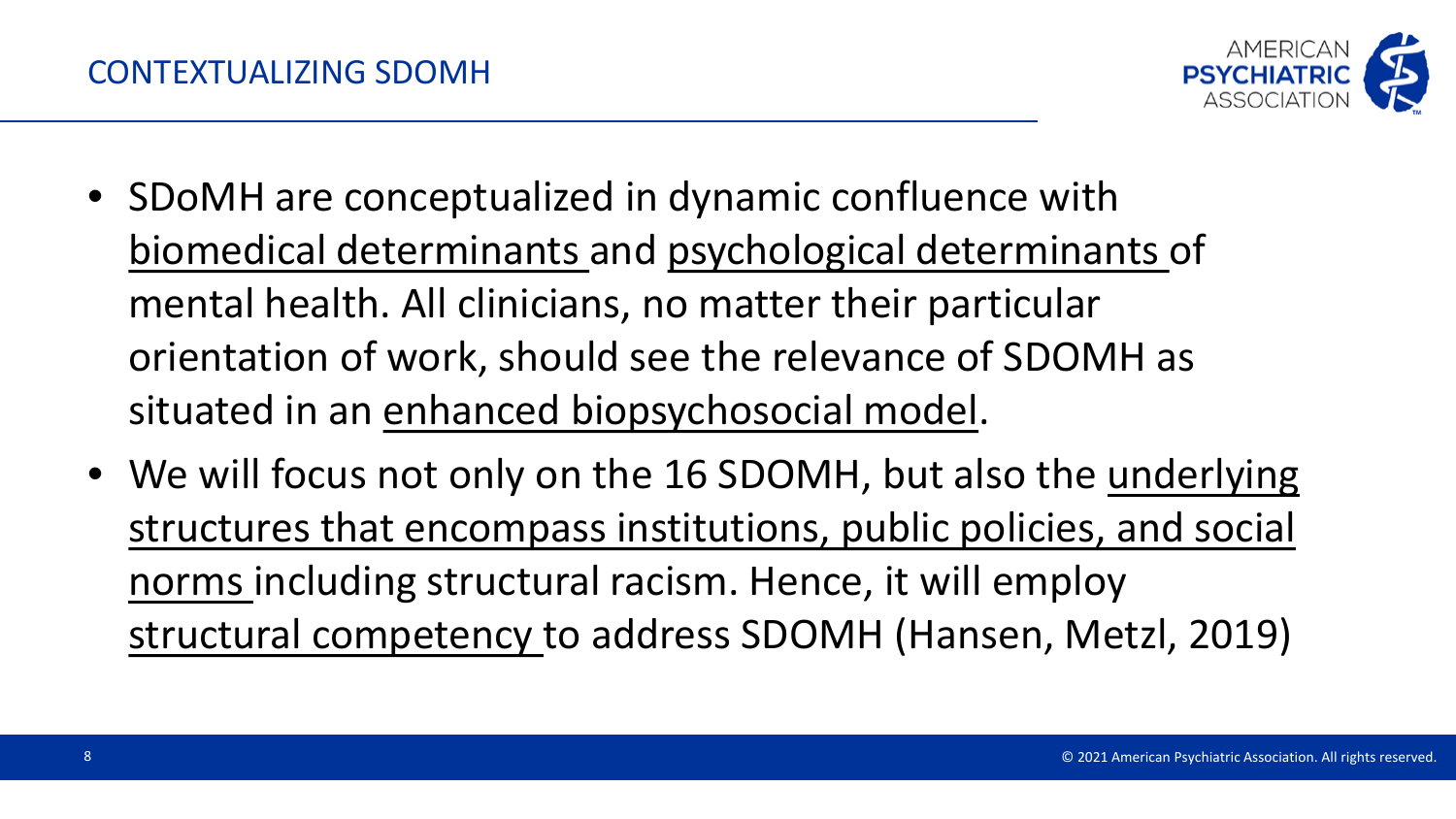

- Stigmas against the mentally ill, aged, immigrants and other marginalized persons
- Social connectedness by number and quality
- Disruptive use of social media to society and individuals
- Positive psychosocial protective factors: Community-level Wisdom, Compassion, Resilience
	- Carl Bell: "Risk factors are not predictive factors due to protective factors."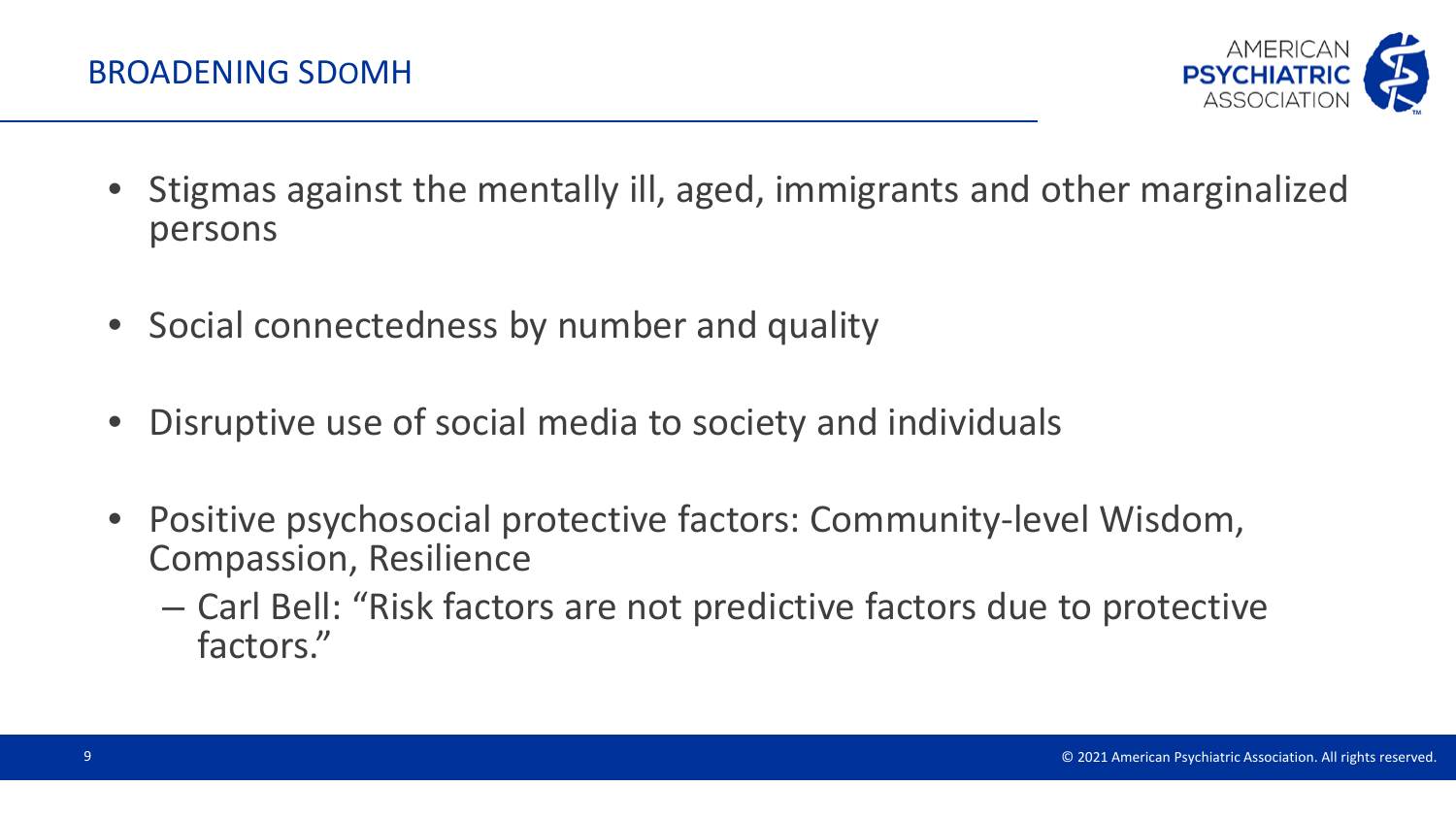

- Clinical evaluation via the DSM-5 Outline for Cultural Formulation (Section C) and the Cultural Formulation Interview (Questions 6 and 7) to record SDoMH as V Codes in the diagnosis so they can be bookmarked for the comprehensive treatment plan.
	- Include a focus on patients across the lifespan (CAP, adult, and geriatric) and patients seen by other psychiatry subspecialists.
- Evidence-based, reliable, and valid screening tools for identifying and quantitating SDoMH
- Documenting SDOMH in the electronic health records (V and Z codes)
- Treatment Planning
- Coding and Billing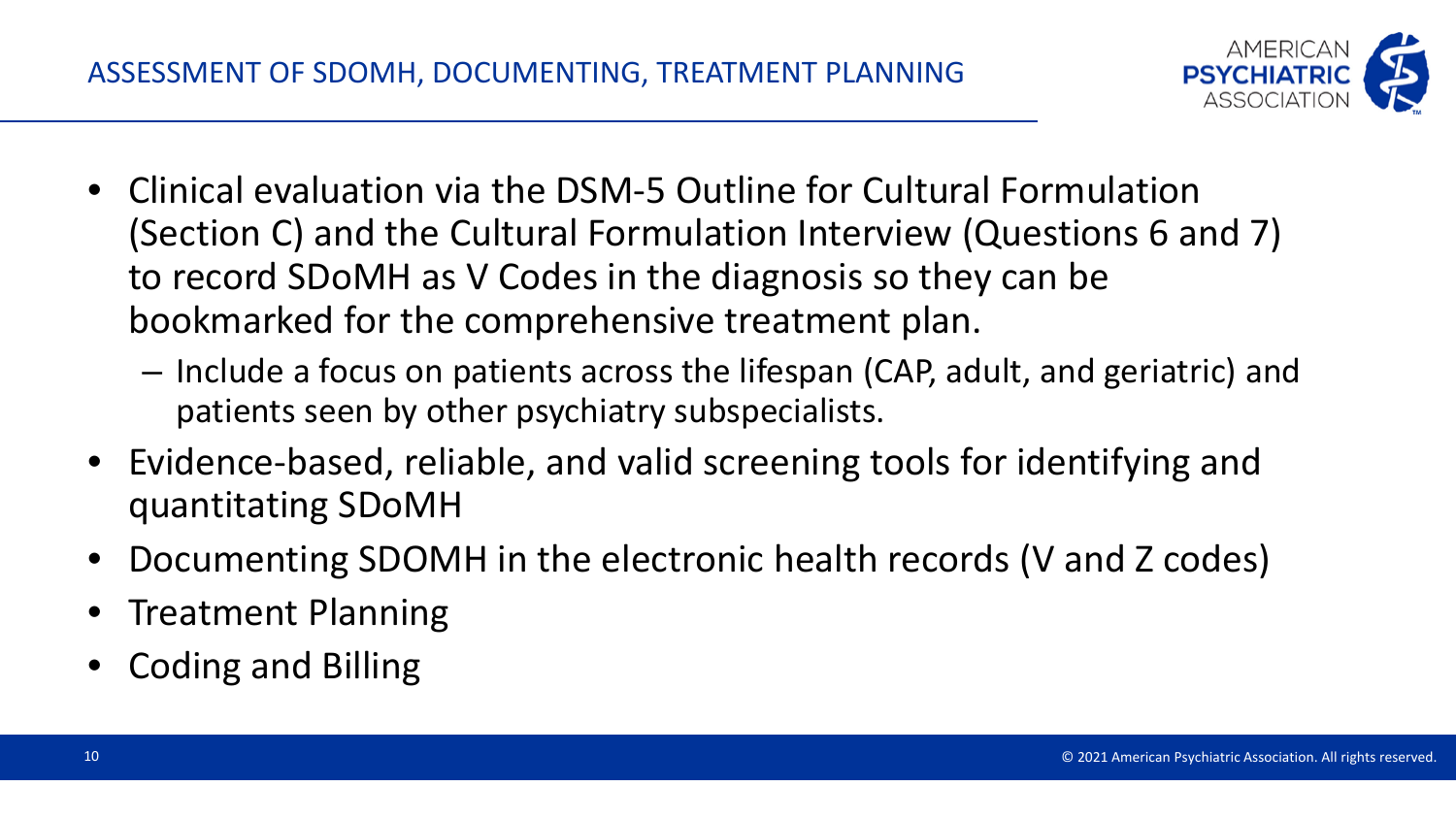# The DSM-5 Outline for Cultural Formulation

A. Cultural identity of the individual B. Cultural conceptualizations of distress C. Psychosocial stressors and cultural features of vulnerability and resilience D. Cultural features of the relationship between the individual and the clinician E. Overall cultural assessment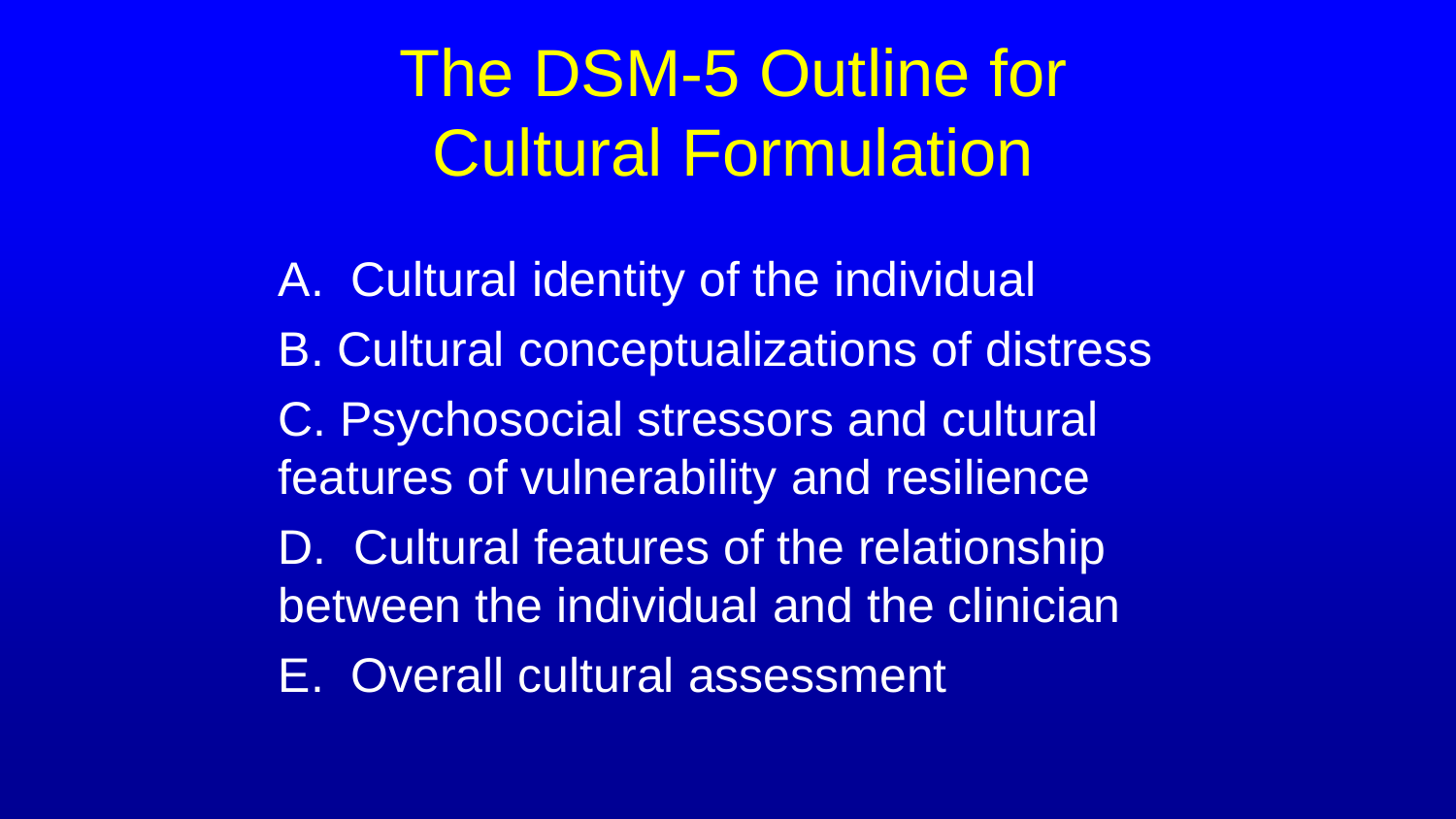OCF Part C: Psychosocial stressors and cultural features of vulnerability and resilience

• "Identify key stressors and supports in the individual's social environment (which may include both local and distant events) and the role of religion, family, and other social networks (e.g., friends, neighbors, coworkers) in providing emotional, instrumental, and informational support."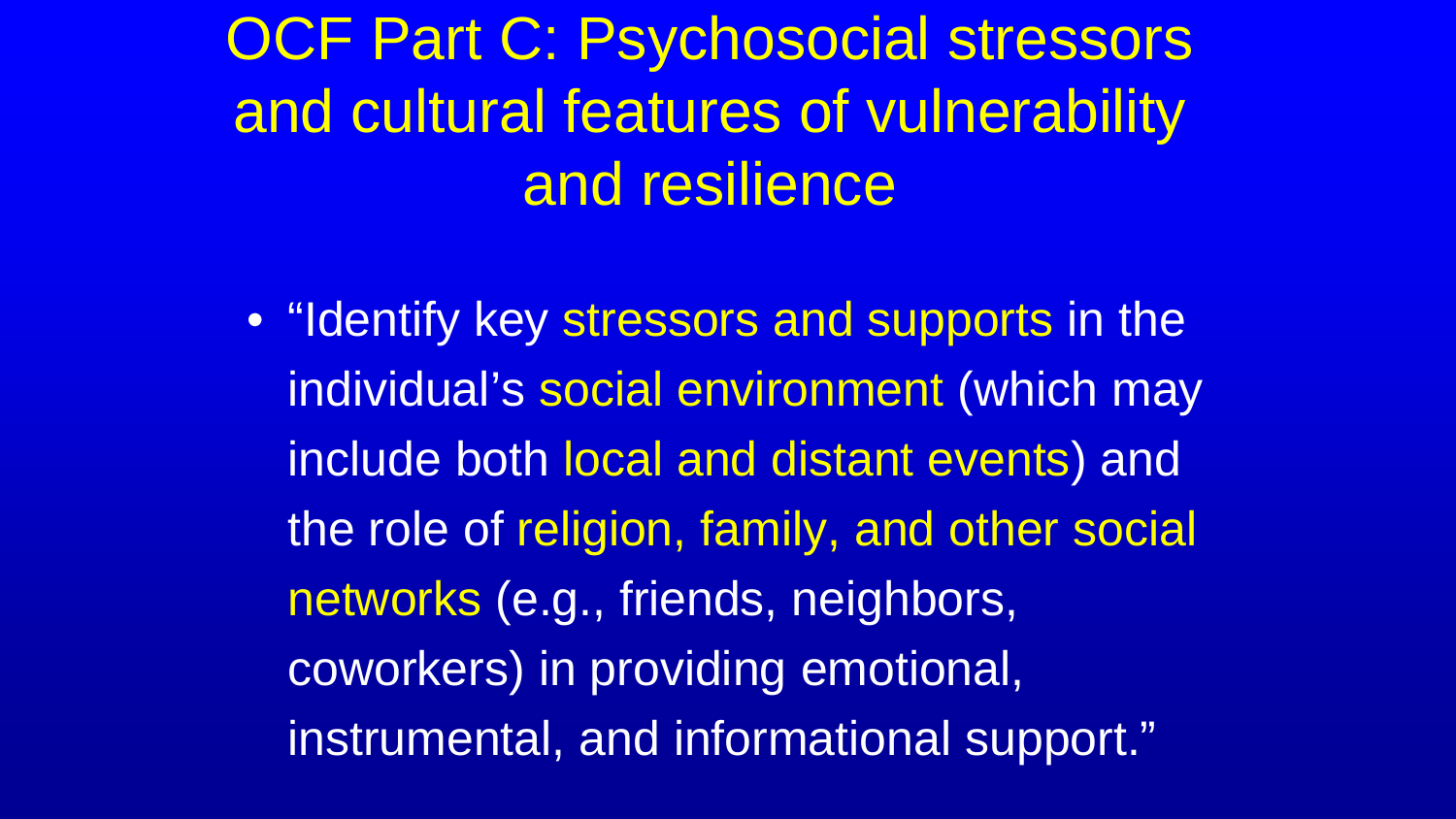# OCF Part C: Psychosocial stressors and cultural features of vulnerability and resilience

- "Social stressors and social supports vary with cultural interpretation of events, family structure, developmental tasks, and social context. Levels of functioning, disability, and resilience should be assessed in light of the individual's cultural reference groups."
- CFI Questions #6 to #7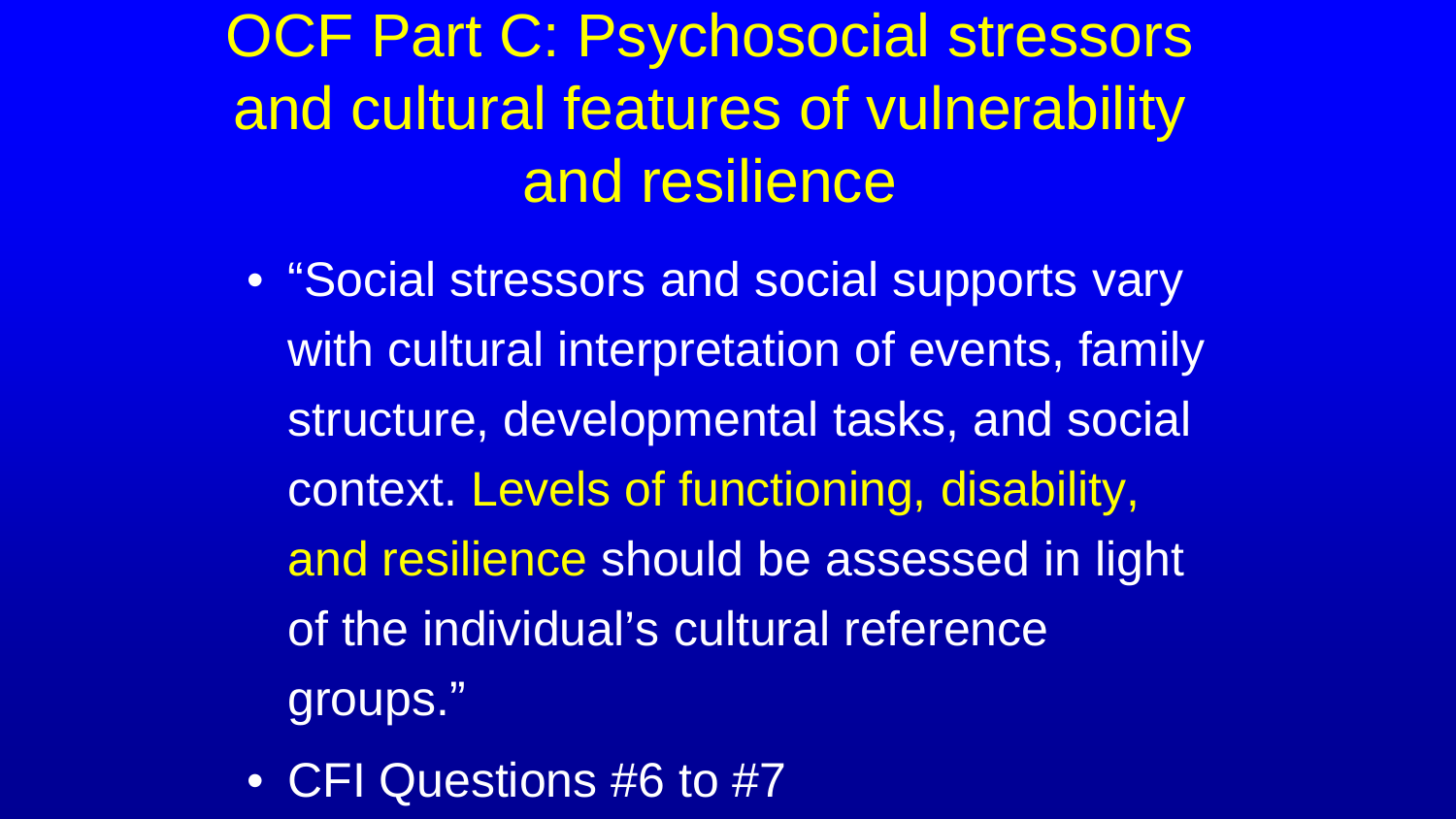CULTURAL PERCEPTIONS OF CAUSE, CONTEXT, AND SUPPORT Stressors and Supports

6. Are there any kinds of support that make your [PROBLEM] better, such as support from family, friends, or others?

7. Are there any kinds of stresses that make your [PROBLEM] worse, such as difficulties with money, or family problems?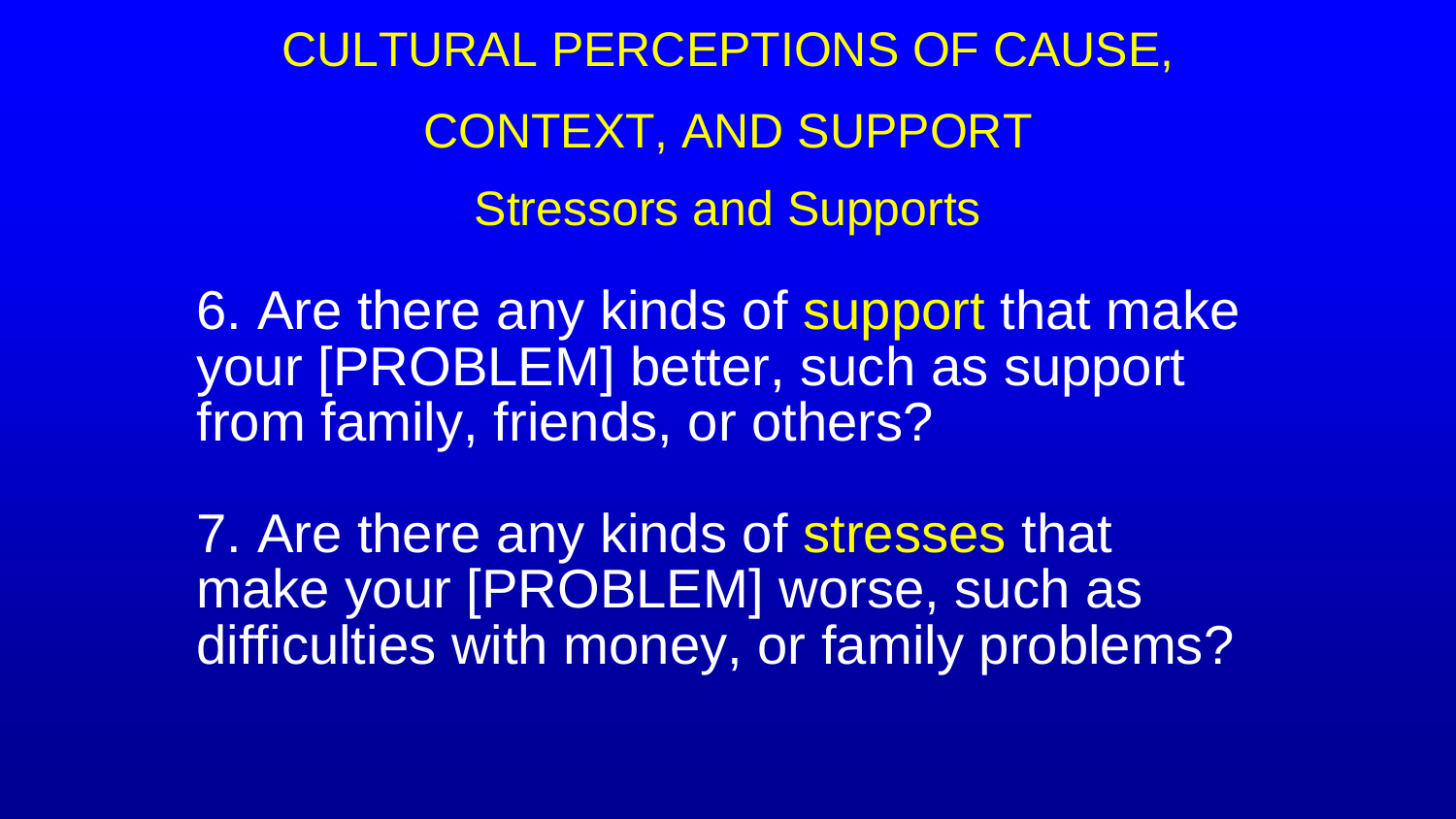# Potential psychosocial stressors/supports

- Interpersonal relationships
	- Religion, spirituality, moral traditions
	- Family
	- Social network
- Social determinants of mental health

– Local by geography or time

– Distant by geography or time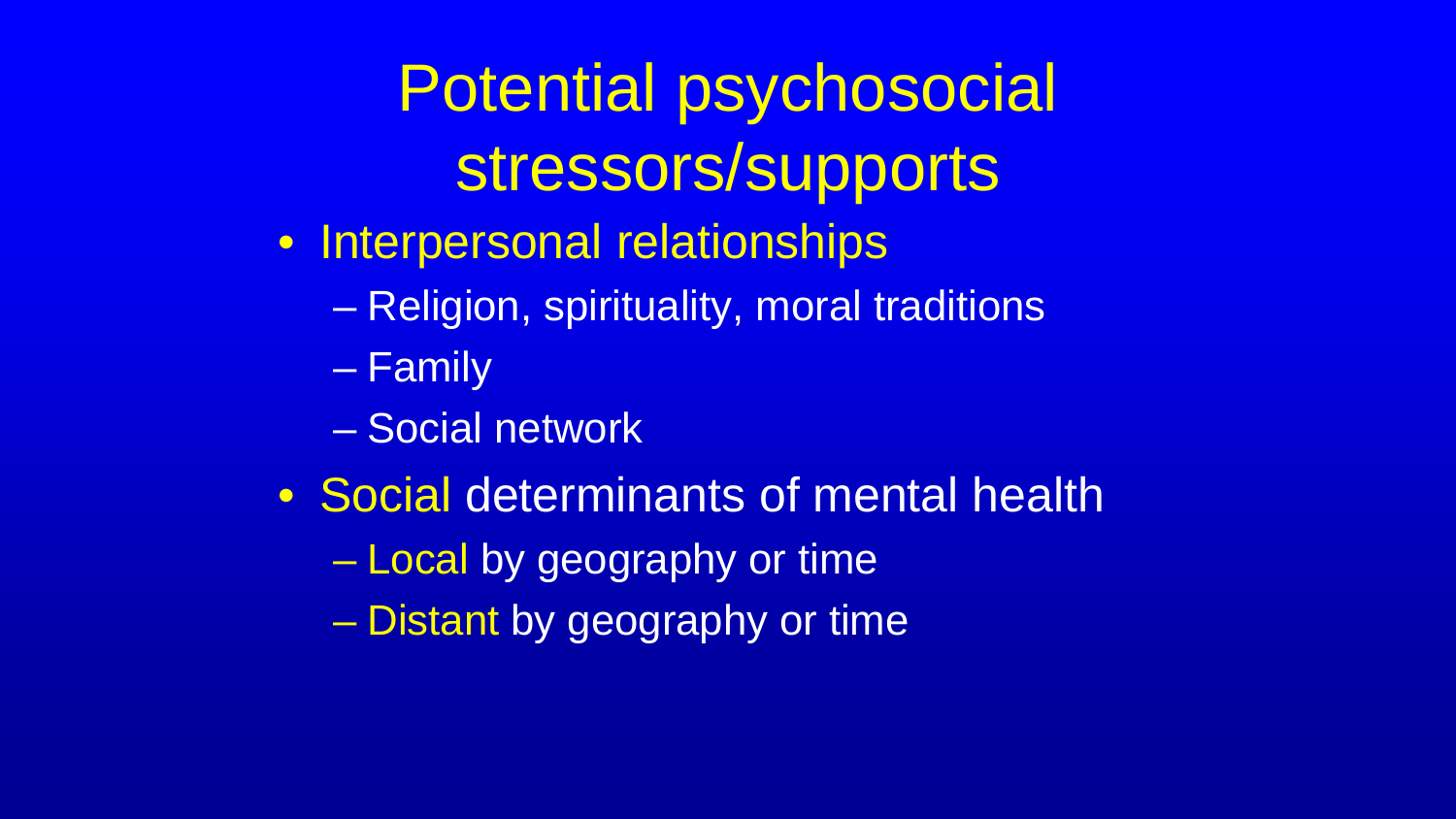Other Conditions That May Be a Focus of Clinical Attention (V codes)

• "This discussion covers other conditions and problems that may be a focus of clinical attention or that may otherwise affect the diagnosis, course, prognosis, or treatment of a patient's mental disorder… A condition or problem in this chapter may be coded if it is a reason for the current visit or helps to explain the need for a test, procedure, or treatment. "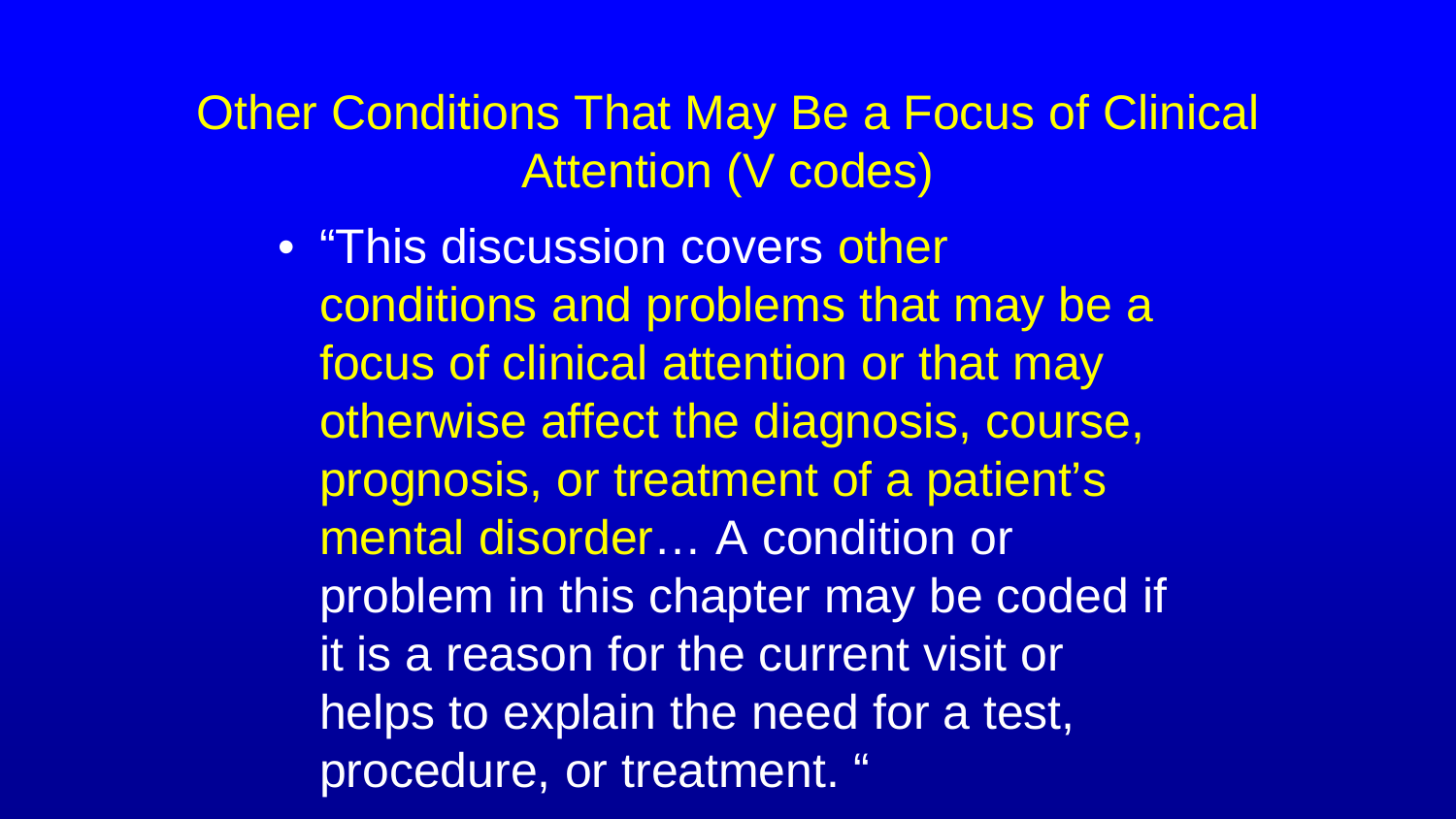Other Conditions That May Be a Focus of Clinical Attention (V codes)

• "The conditions and problems listed in this chapter are not mental disorders. Their inclusion in DSM-5 is meant to draw attention to the scope of additional issues that may be encountered in routine clinical practice and to provide a systematic listing that may be useful to clinicians in documenting these issues."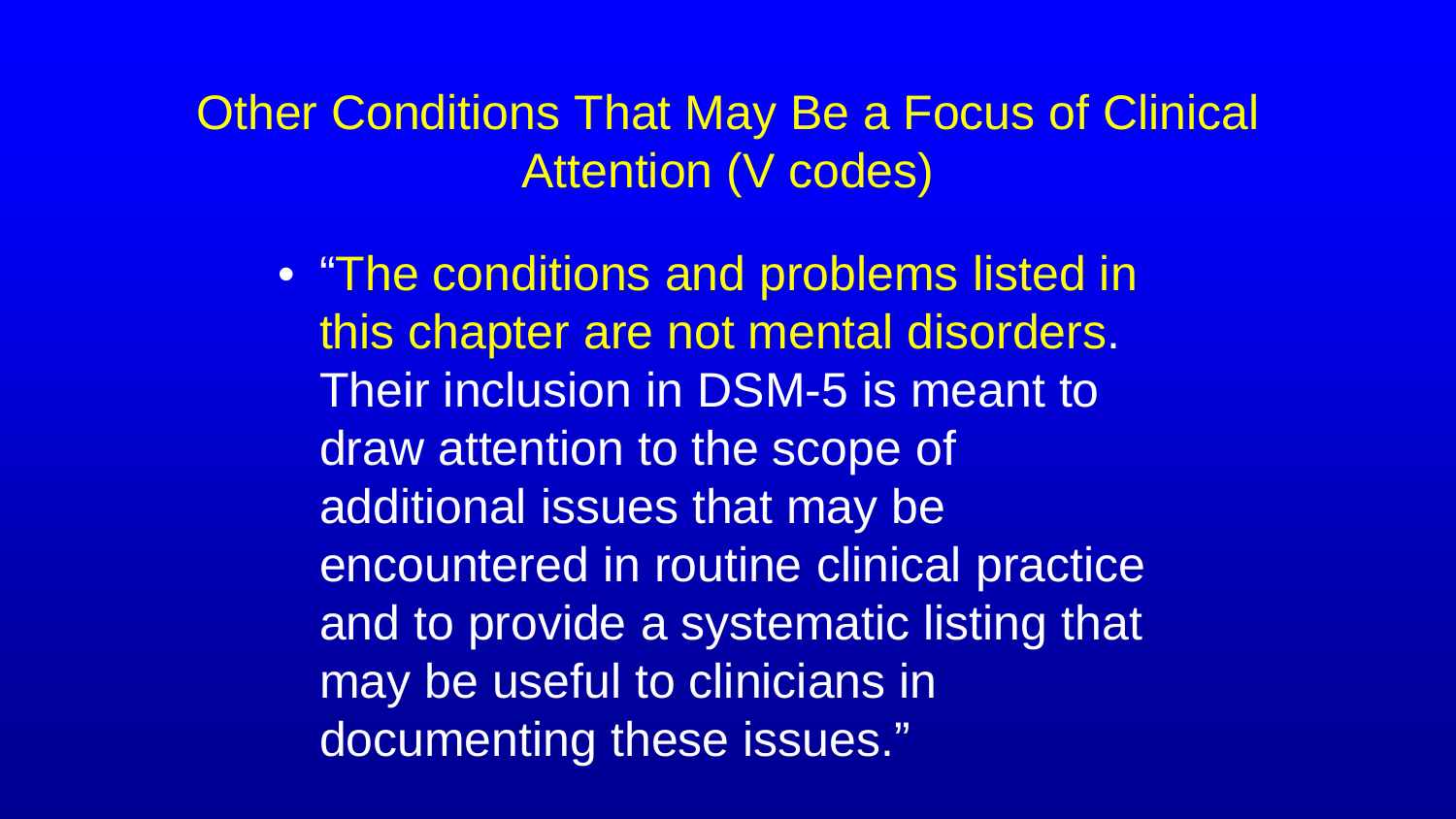Other Conditions That May be a Focus of Clinical Attention (V codes) sections

- Relational Problems
- Abuse and Neglect
- Educational and Occupational Problems
- Housing and Economic Problems
- Problems Related to the Social **Environment**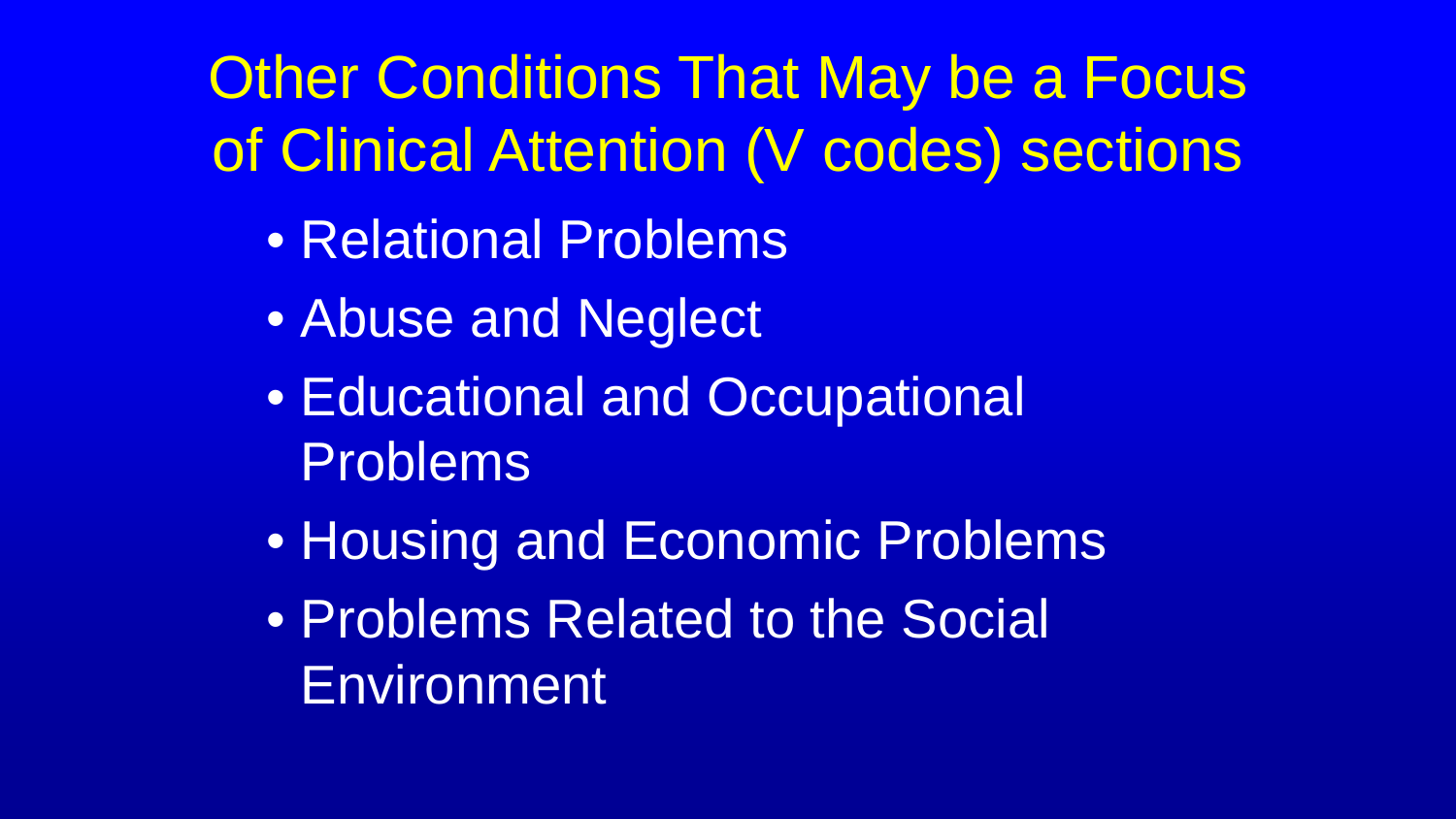# Other Conditions That May be a Focus of Clinical Attention (V codes) sections

- Other Problems Related to the Social Environment
	- Social Exclusion or Rejection
	- Target of (Perceived) Adverse Discrimination or **Persecution**
- Problems Related to Crime or Interaction with the Legal System
- Problems Related to Other Psychosocial, Personal, and Environmental Circumstances
	- Other Problem Related to Psychosocial **Circumstances**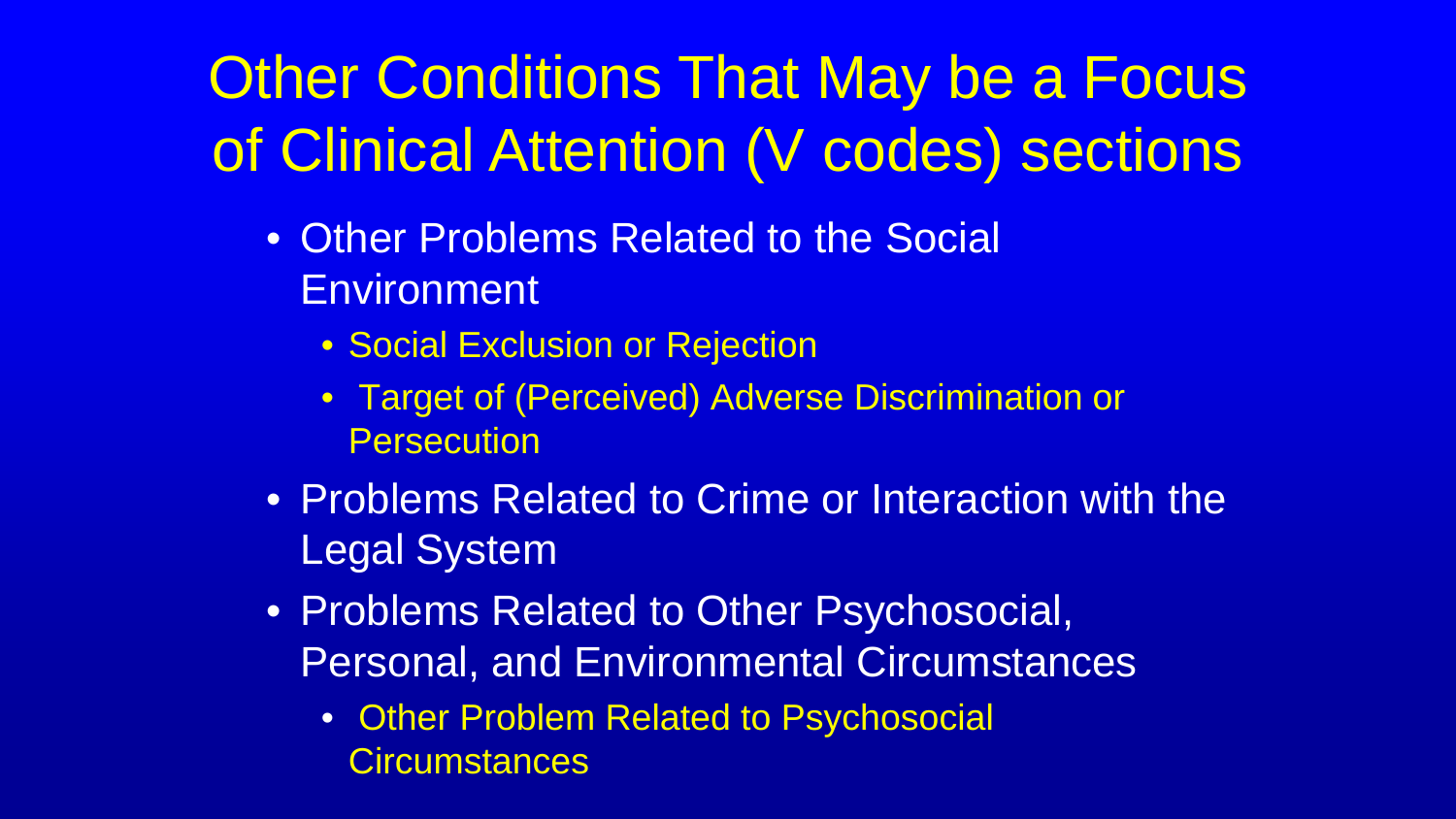### V62.4 (Z60.4) Social Exclusion or Rejection

• "This category should be used when there is and imbalance of social power such that there is recurrent social exclusion or rejection by others. Examples of social rejection include bullying, teasing, and intimidation by others; being targeted by others for verbal abuse and humiliation; and being purposefully excluded from the activities of peers, workmates, or others in one's social environment." (p. 724)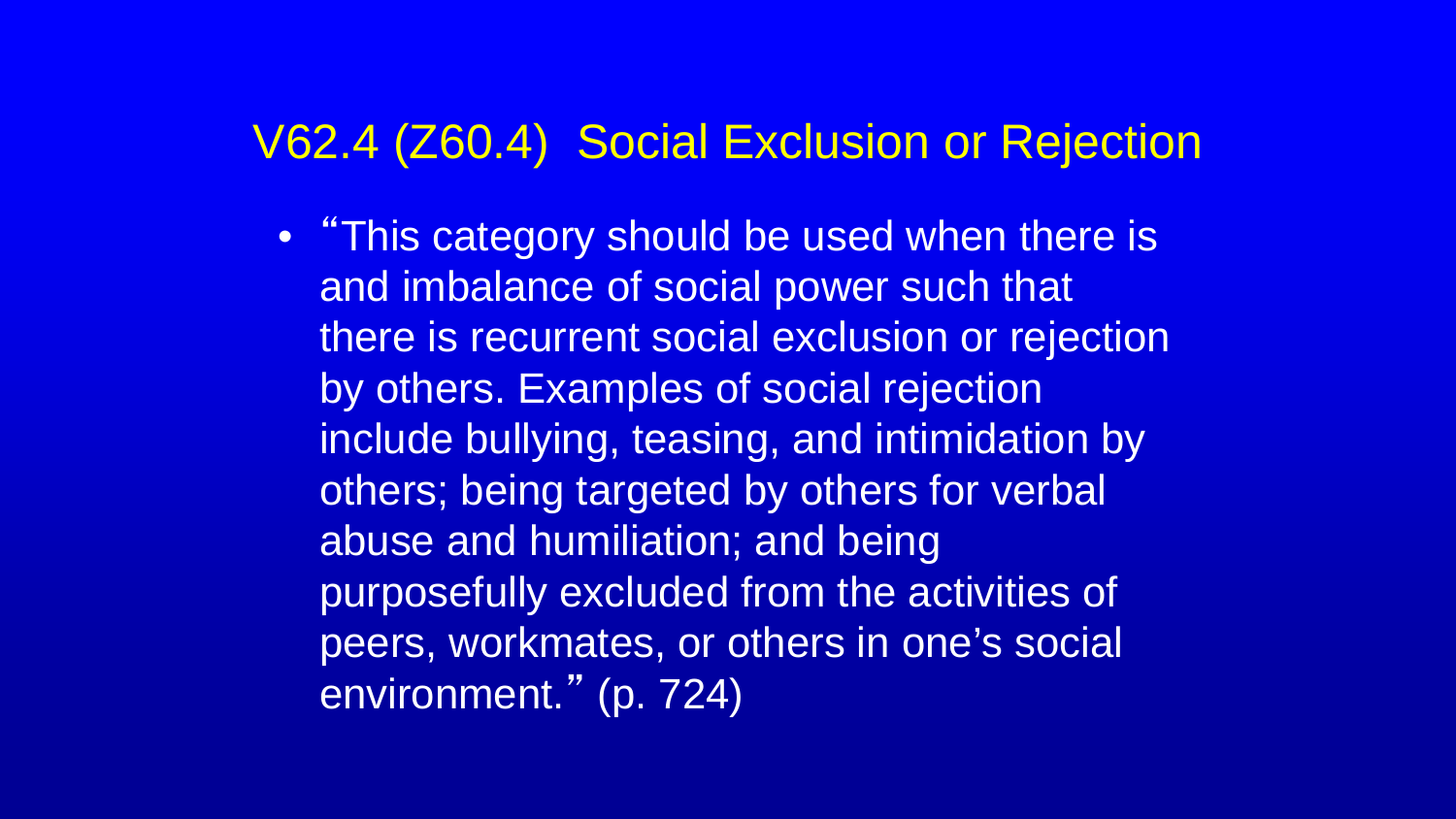### V62.4 (Z60.5) Target of (Perceived) Adverse Discrimination or Persecution

• "This category should be used when there is perceived or experienced discrimination against or persecution of the individual based on his or her membership (or perceived membership) in a specific category. Typically, such categories include gender or gender identity, race, ethnicity, religion, sexual orientation, country of origin, political beliefs, disability status, caste, social status, weight, and physical appearance." (p. 724-725)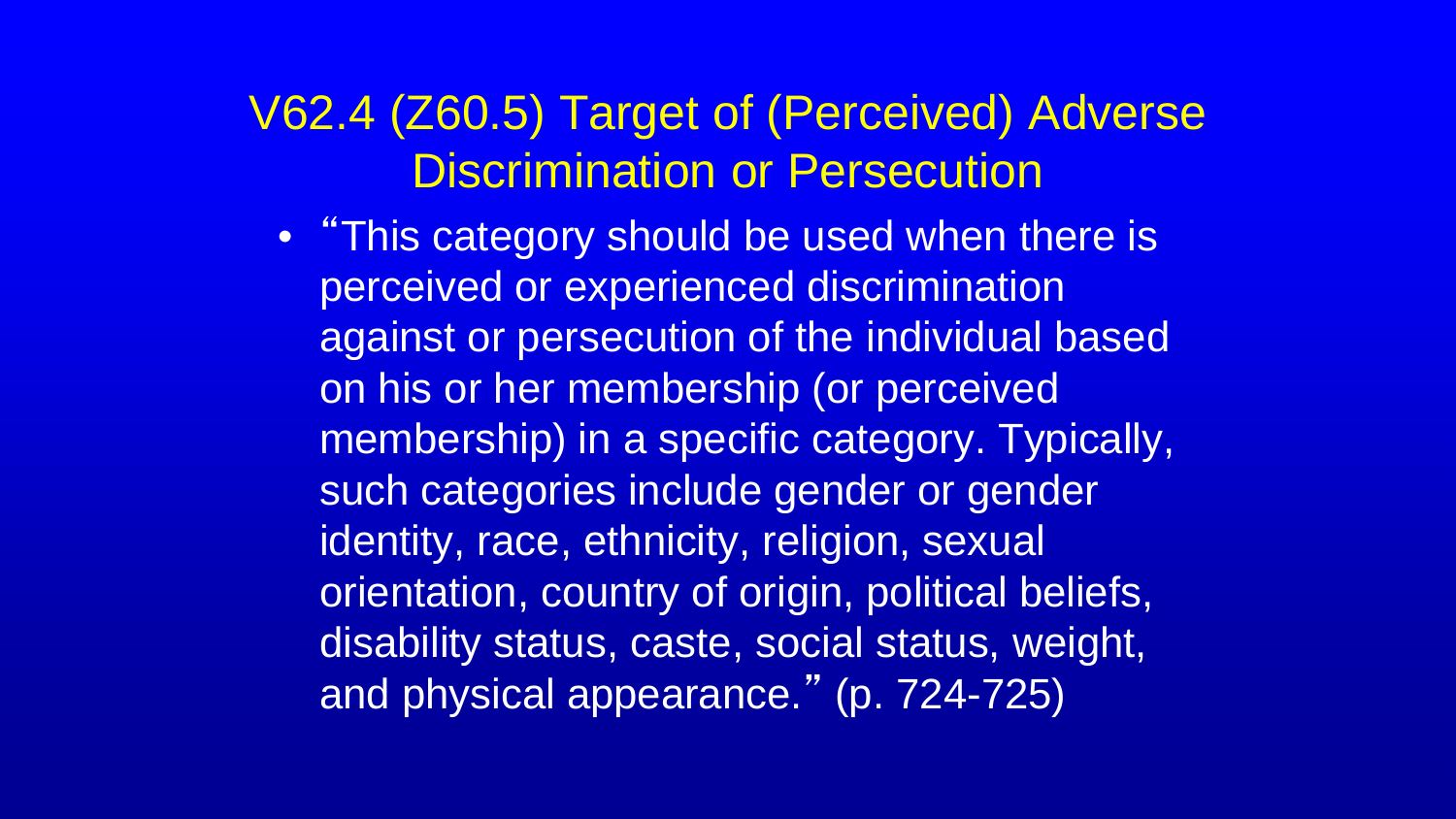V62.89 (Z 65.8) Other Problem Related to Psychosocial Circumstances (p. 725)

- No definition or description.
- Climate change can be included here.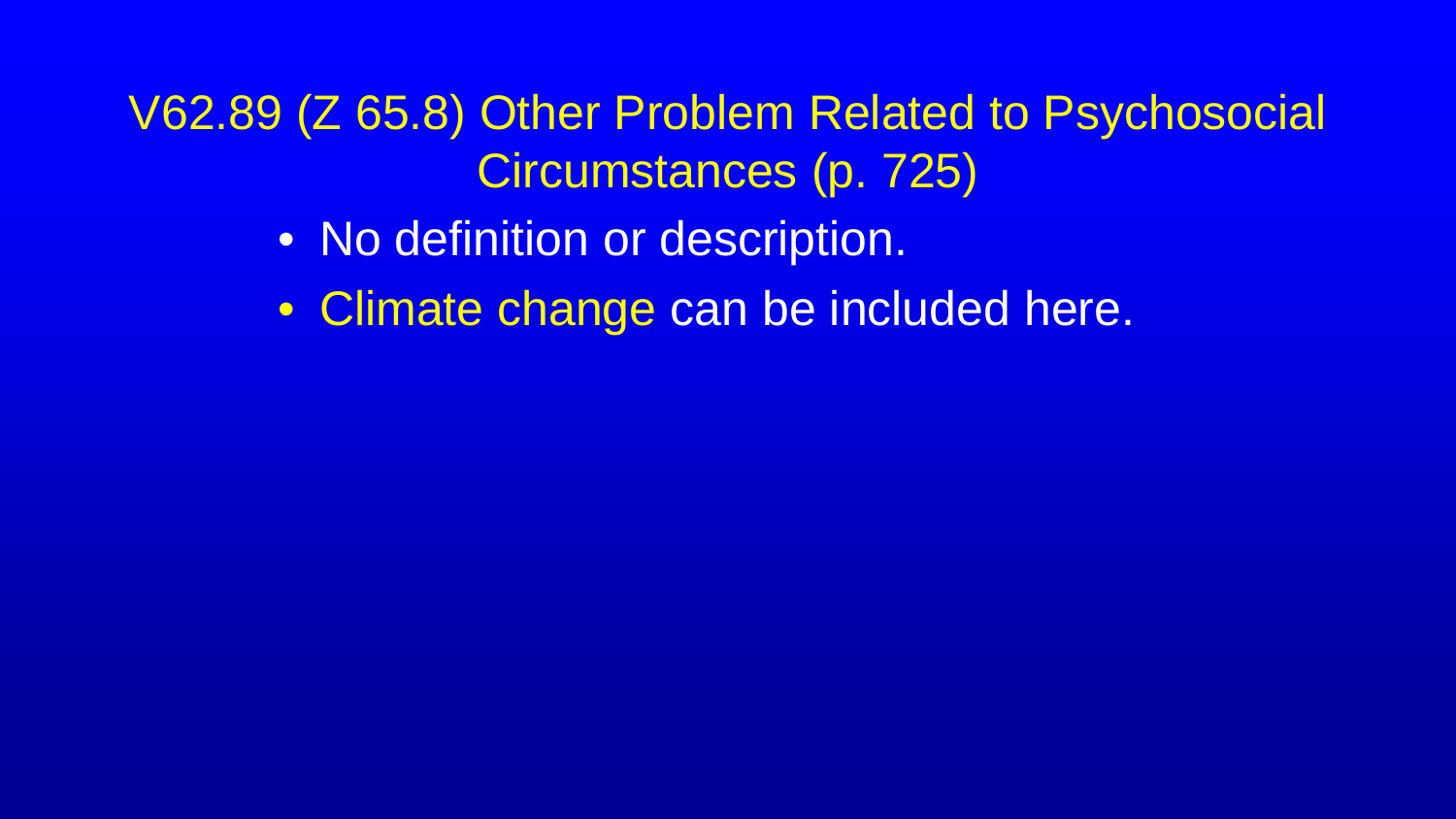### Treatment planning

• Process

–Negotiate and manage a treatment plan to maximize adherence/compliance

- Content
	- –Biological
	- –Psychological
	- –Sociocultural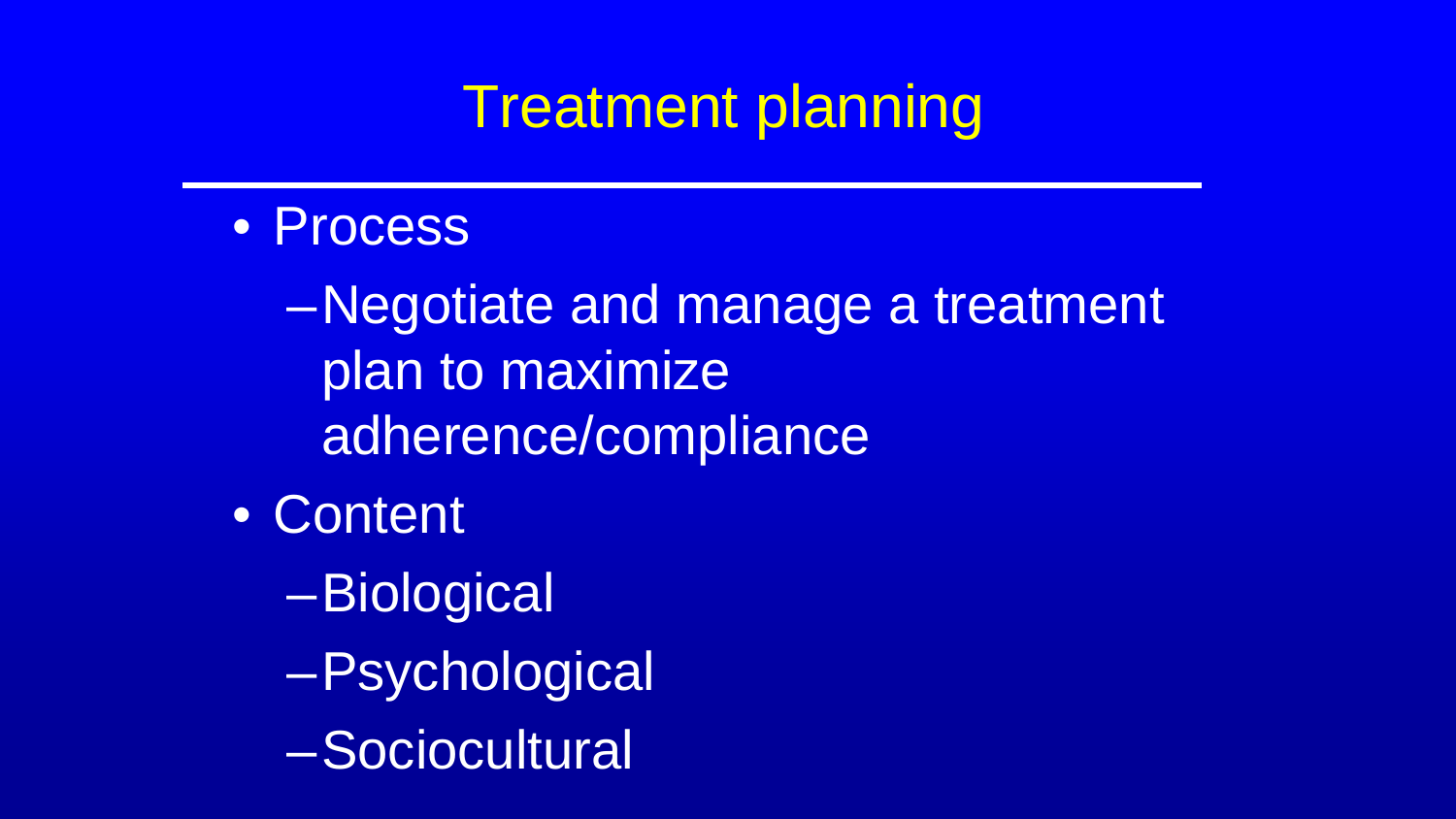## Treatment planning

- Sociocultural Approaches
	- –Utilize cultural strengths/address cultural stressors:
		- •Family
		- •Spiritual/religious beliefs/practices
		- •Social network

–Address social determinants of mental health through structural competency. (Hansen and Metzl, 2019)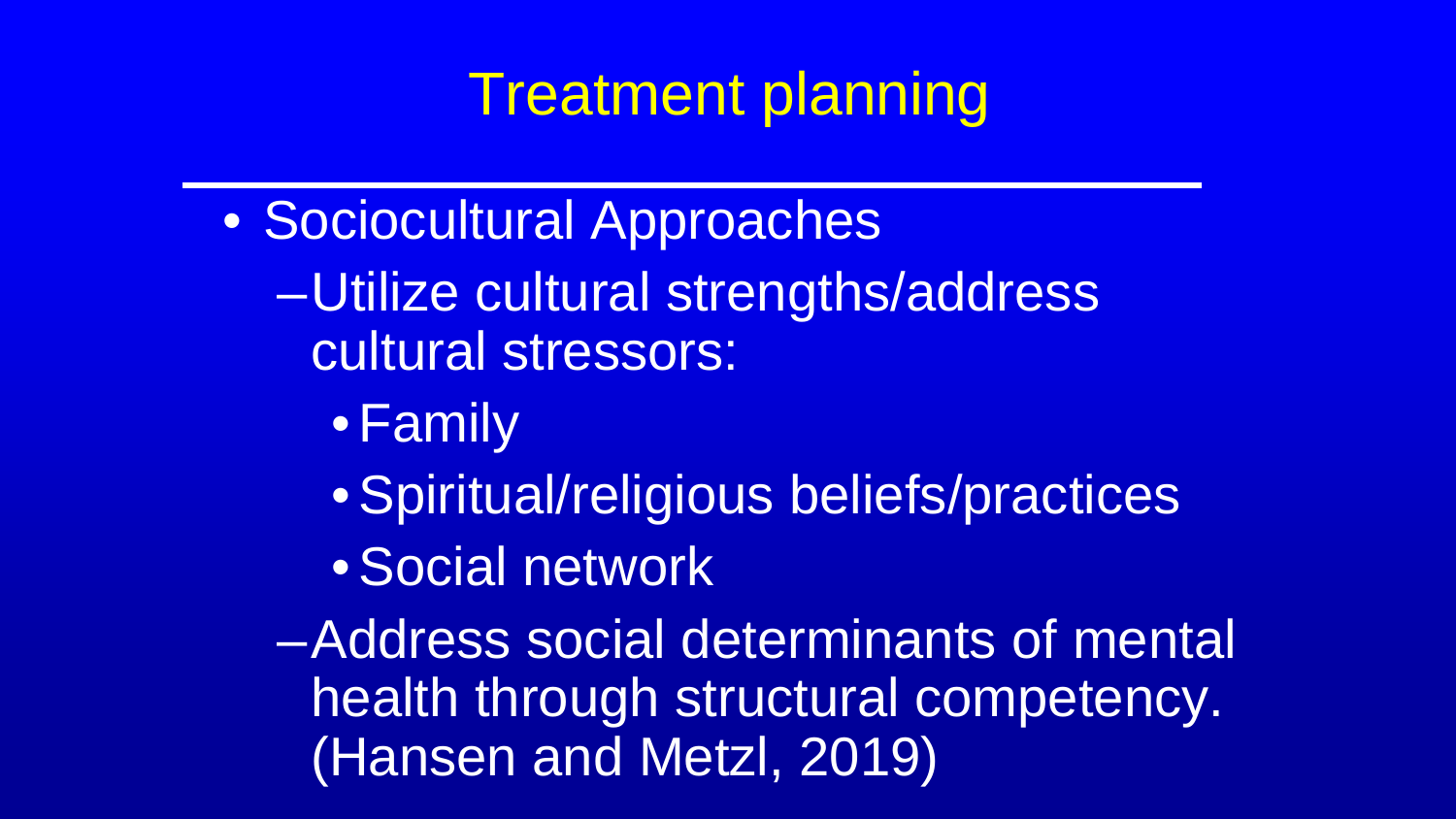### **Structure**

- Community organizations
- Health-relevant sectors (schools, housing, law enforcement/corrections, urban planning)
- Public policy
- Social norms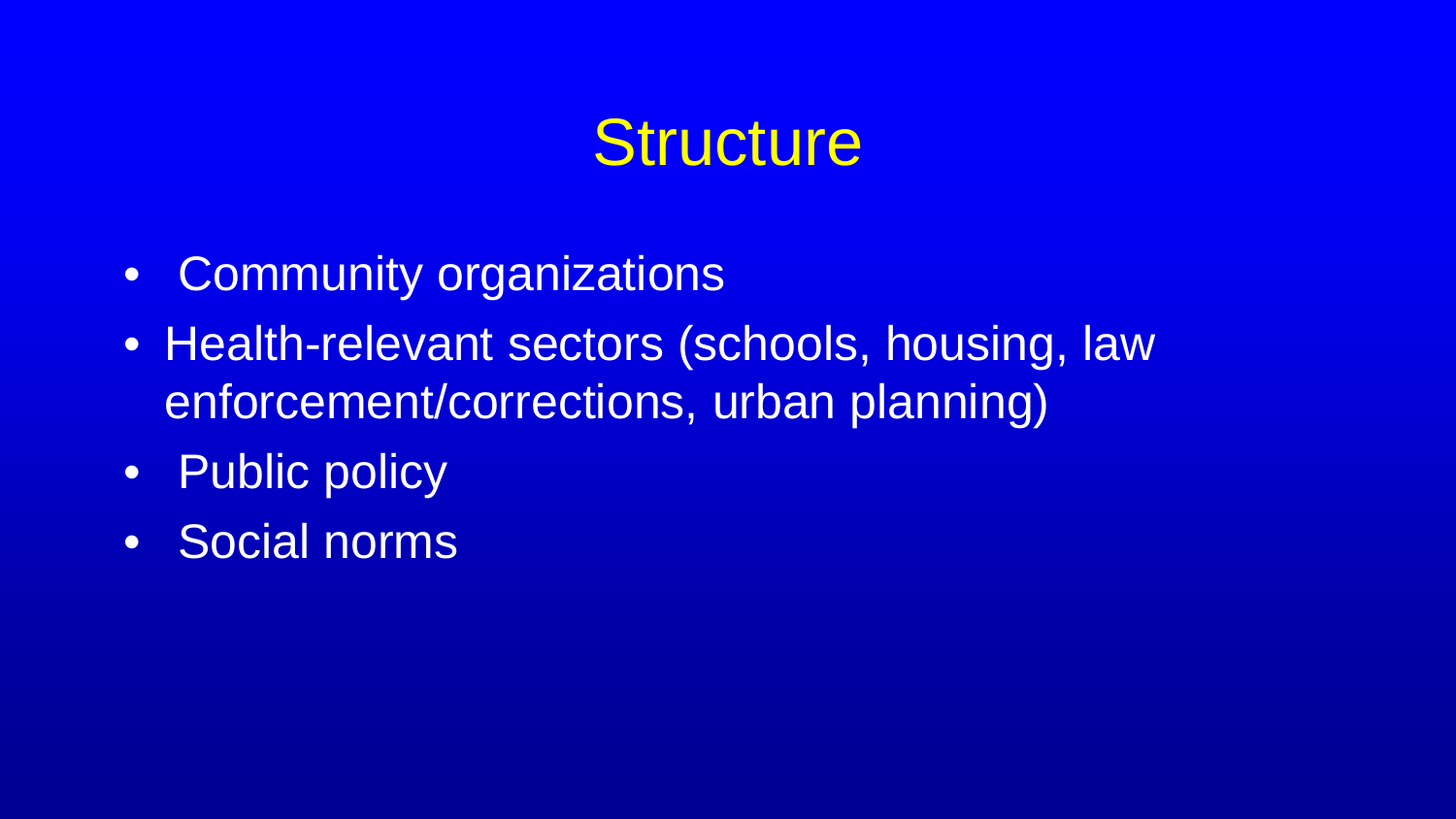## **Competencies**

- Recognizing the structures that contribute to the social determinants of mental health.
- Observing and practicing structural interventions.
	- At the individual patient and family level
	- At the social action level with organizations and institutions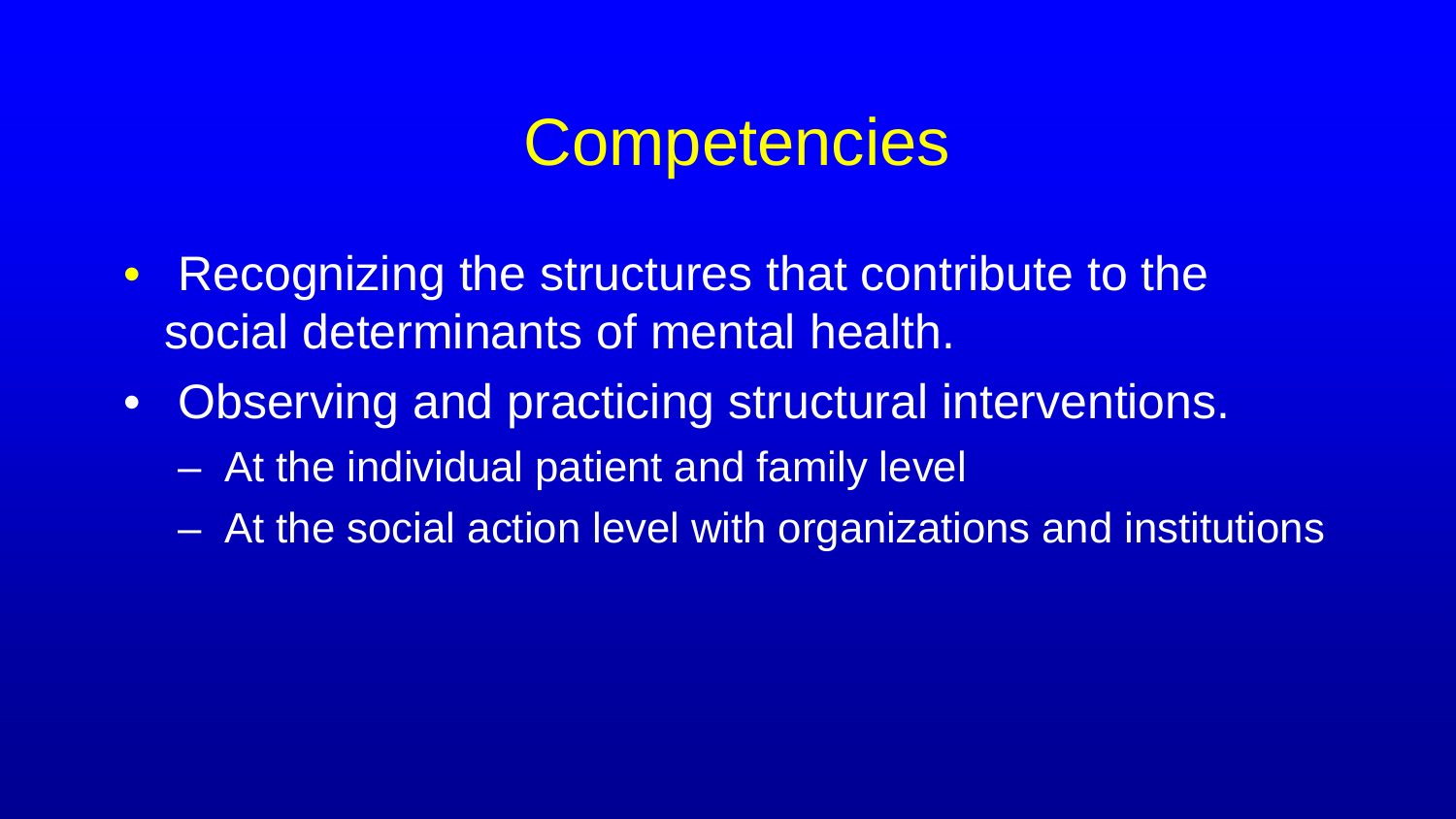

- **V Codes** (in the DSM-5 and ICD-9) and **Z Codes** (in the ICD-10), also known as **Other Conditions That May Be a Focus of Clinical Attention**
- Compared to DSM-5 V Codes, ICD-10 Z Codes are much more comprehensive and cover a wider variety of psychosocial problems.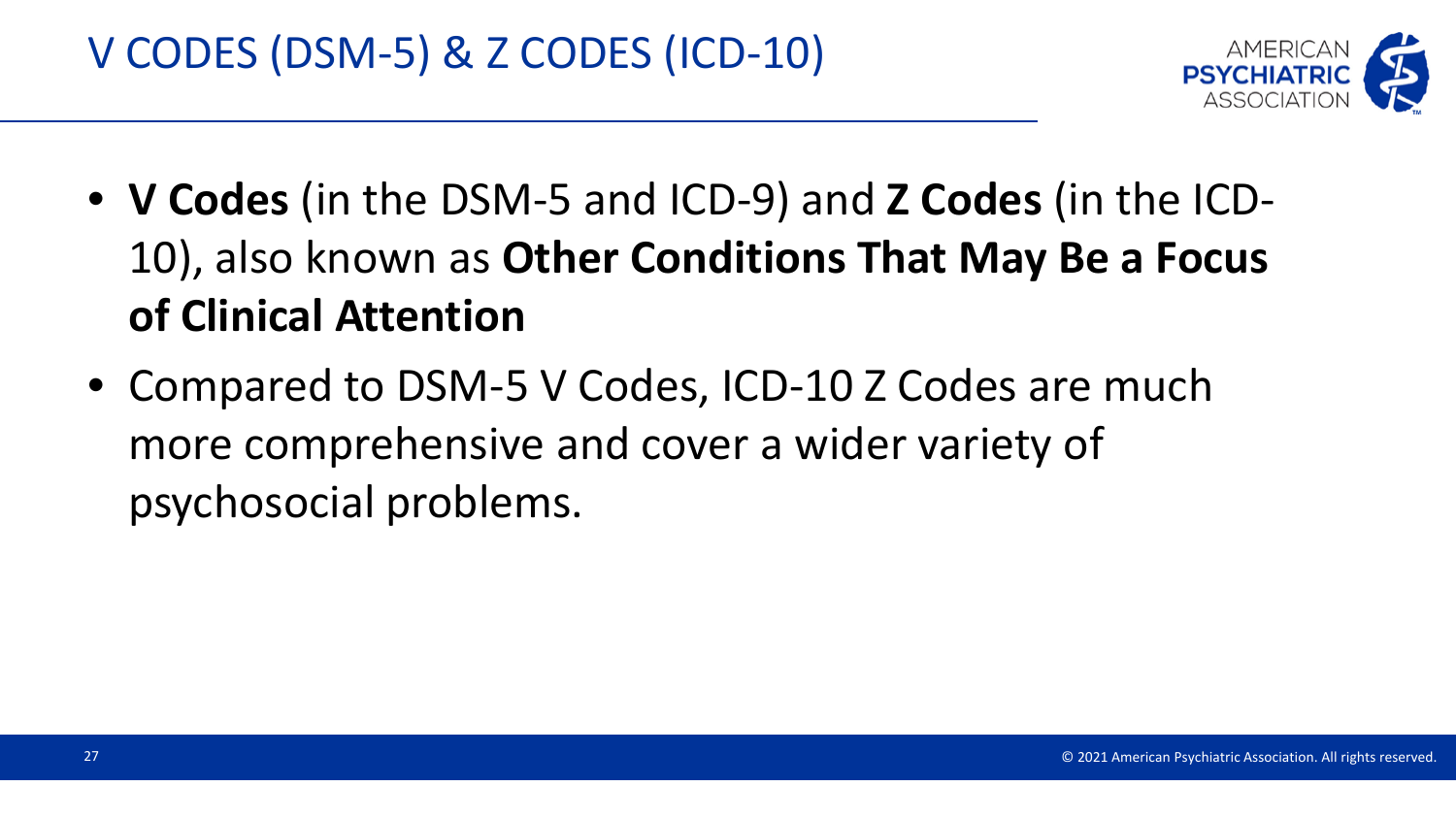

- Hospitals should educate key stakeholders, including physicians, non-physician health care providers, and coding professionals of the important need to screen, document and code data on patients' social needs. Utilizing Z codes will allow hospitals and health systems to better track patient needs and identify solutions to improve the health of their communities.
- As coding professionals review a patient's medical record to identify the appropriate ICD-10-CM codes to include, they should be aware of and begin utilizing the ICD-10-CM codes included in categories Z55-Z65, listed in Table 1.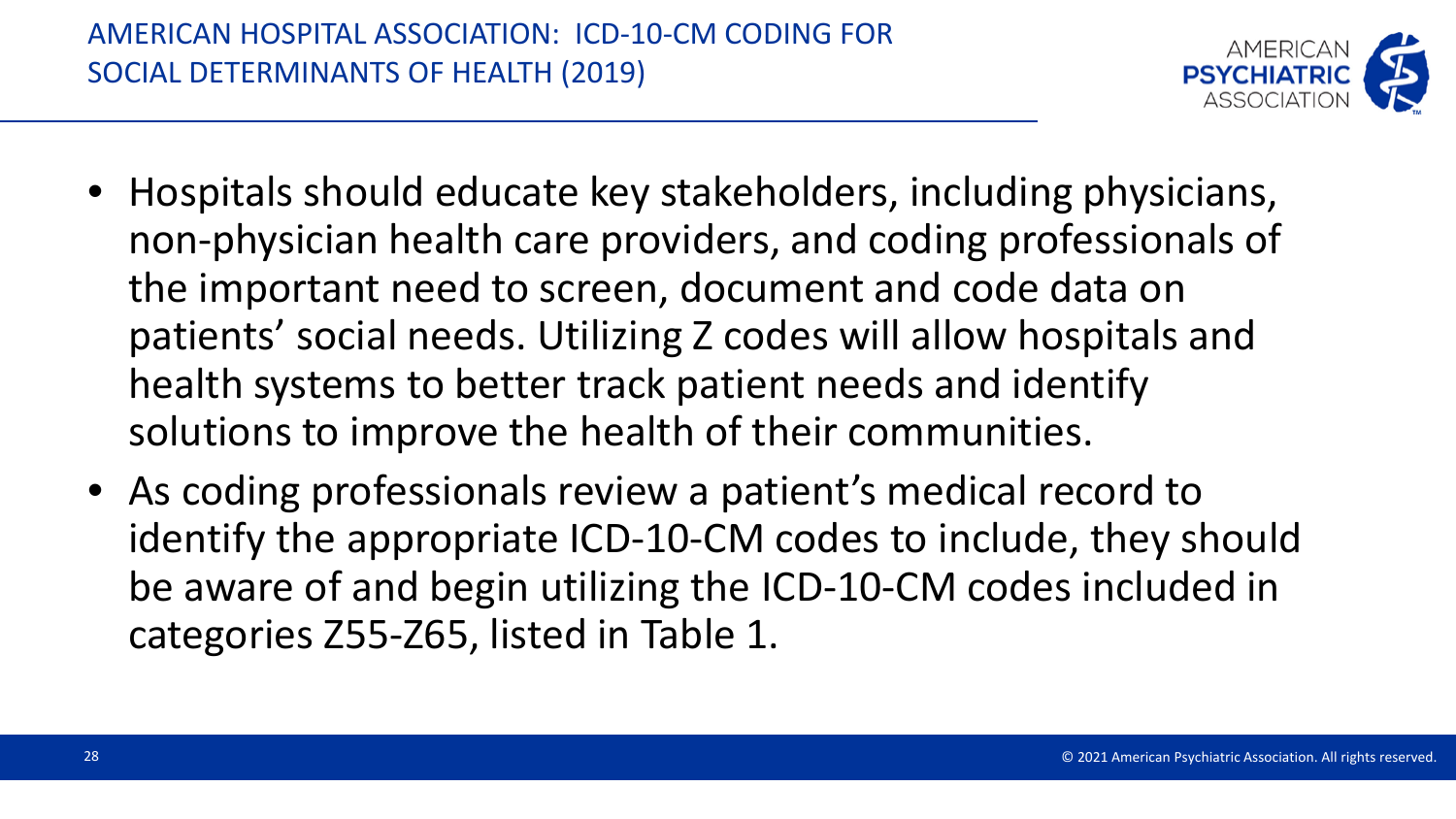

| ICD-10-CM Code Category                                                                         | Problems/Risk Factors Included in Category                                                                                                                                                                                                                                                                                                                                                                                                               |
|-------------------------------------------------------------------------------------------------|----------------------------------------------------------------------------------------------------------------------------------------------------------------------------------------------------------------------------------------------------------------------------------------------------------------------------------------------------------------------------------------------------------------------------------------------------------|
| Z55-Problems related<br>to education and<br>literacy                                            | Illiteracy, schooling unavailable, underachievement in a school,<br>educational maladjustment and discord with teachers and<br>classmates.                                                                                                                                                                                                                                                                                                               |
| $Z56 -$ Problems<br>related to<br>employment and<br>unemployment                                | Unemployment, change of job, threat of job loss, stressful work<br>schedule, discord with boss and workmates, uncongenial work<br>environment, sexual harassment on the job, and military deployment<br>status.                                                                                                                                                                                                                                          |
| $257 -$<br>Occupational<br>exposure to risk<br>factors                                          | Occupational exposure to noise, radiation, dust, environmental tobacco smoke,<br>toxic agents in agriculture, toxic agents in other industries, extreme temperature,<br>and vibration.                                                                                                                                                                                                                                                                   |
| $Z59 -$ Problems<br>related to housing<br>and economic<br>circumstances                         | Homelessness, inadequate housing, discord with neighbors, lodgers and<br>landlord, problems related to living in residential institutions, lack of<br>adequate food and safe drinking water, extreme poverty, low income,<br>insufficient social insurance and welfare support.                                                                                                                                                                          |
| Z60 - Problems related<br>to social environment                                                 | Adjustment to life-cycle transitions, living alone, acculturation difficulty,<br>social exclusion and rejection, target of adverse discrimination and<br>persecution.                                                                                                                                                                                                                                                                                    |
| Z62-Problems related<br>to upbringing                                                           | Inadequate parental supervision and control, parental overprotection, upbringing<br>away from parents, child in welfare custody, institutional upbringing, hostility<br>towards and scapegoating of child, inappropriate excessive parental pressure,<br>personal history of abuse in childhood, personal history of neglect in childhood,<br>Z62.819 Personal history of unspecified abuse in childhood, Parent-child conflict,<br>and sibling rivalry. |
| Z63-Other problems<br>related to primary<br>support group,<br>including family<br>circumstances | Absence of family member, disappearance and death of family member,<br>disruption of family by separation and divorce, dependent relative needing care<br>at home, stressful life events affecting family and household, stress on family<br>due to return of family member from military deployment, alcoholism and<br>drug addiction in family.                                                                                                        |
| $Z64 -$ Problems<br>related<br>$t_{\Omega}$<br>certain<br>psychosocial<br>circumstances         | Unwanted pregnancy, multiparity, and discord with counselors.                                                                                                                                                                                                                                                                                                                                                                                            |
| $Z65 -$ Problems<br>related to other<br>psychosocial<br>circumstances                           | Conviction in civil and criminal proceedings without imprisonment, imprisonment<br>and other incarceration, release from prison, other legal circumstances, victim of<br>crime and terrorism, and exposure to disaster, war and other hostilities.                                                                                                                                                                                                       |

©2019 American Hospital Association | November 2019 **Page 3** | [www.aha.org](http://www.aha.org/)

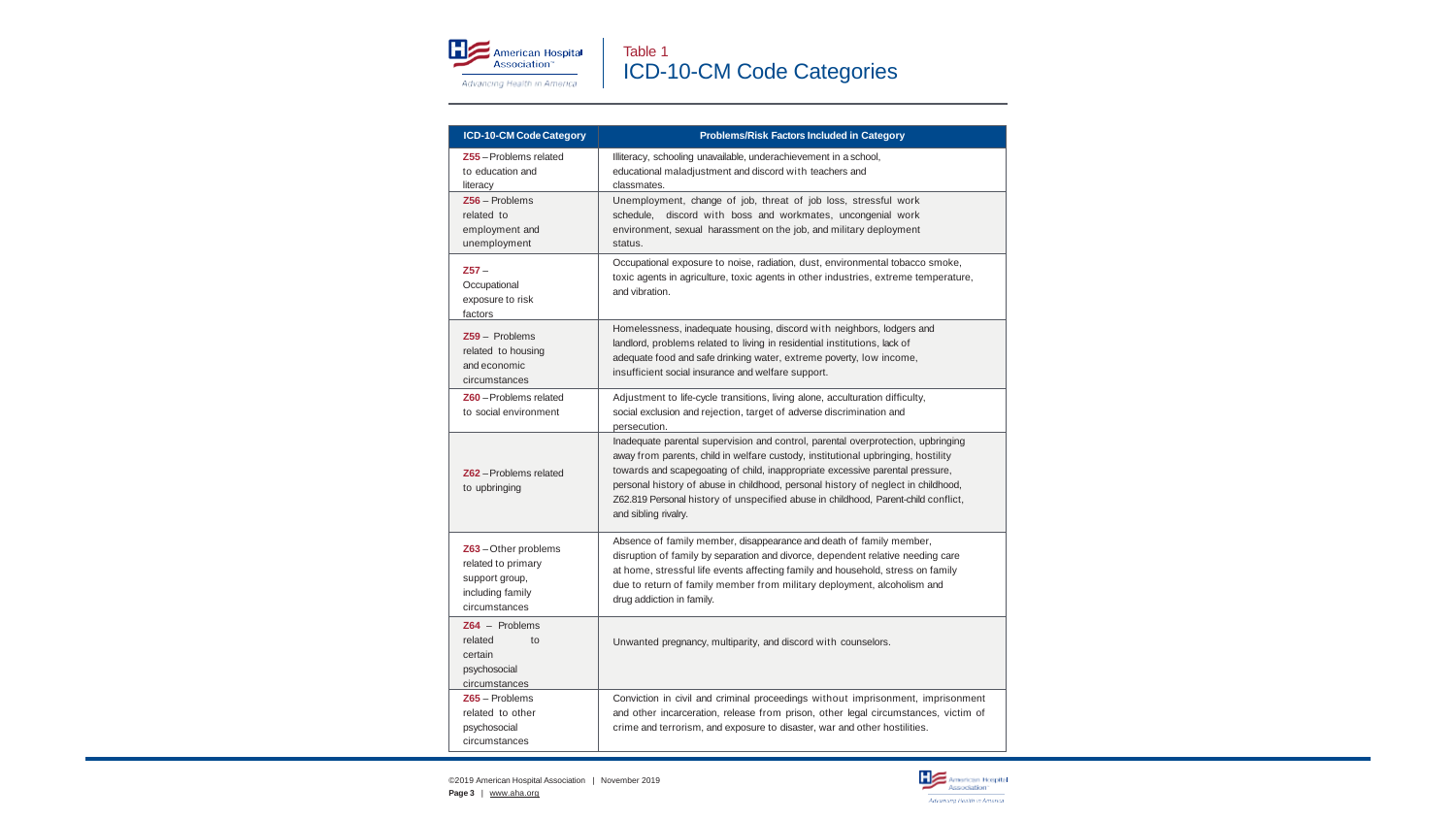### **USING Z**

#### **CODES:** The **Social Determinants of Health (SDOH)** Data Journey to Better Outcomes



**SDOH-related Z codes ranging from Z55-Z65 are the ICD-10-CM encounter reason codes used to document SDOH data (e.g., housing, food insecurity, transportation, etc.).**

**SDOH are** the conditions in the environments where people are born, live, learn, work, play, and age.



**Any member of a person's care team can collect SDOH data** during any encounter.

- Includes providers, social workers, community health workers, case managers, patient navigators, and nurses.
- Can becollected at intake through health risk assessments, screening tools, person-provider interaction, and individual self-reporting.

#### Step 2 Document SDOH Data

**Data are recorded in a person's paper or electronic health record (EHR).**

- SDOHdatamay bedocumented in the problem or diagnosis list, patient or client history, or provider notes.
- Careteams may collect more detailed SDOH data than current Becoreleinalthw These data should
- Efforts are ongoing to close Z code gaps and standardize SDOH data.

#### Step 3 Map SDOH Data to Z Codes

**Assistance is available from the ICD-10-CM Official Guidelines for Coding and Reporting.**[1](http://www.cms.gov/medicare/icd-10/2021-icd-10-cm)

 $\cdot$  Coding, billing, and  $B-R$  systems **hercedees Zeagrestandardized** • Coders can assign SDOHZ codes information documented in an individual's health care record by any member of the care team.<sup>[2](http://www.aha.org/system/files/2018-04/value-initiative-icd-10-code-social-determinants-of-health.pdf)</sup> based on self-reported dataand/or

#### Step 4 Use SDOH Z Code Data

**Data analysis can help improve quality, care coordination,**

**and experience of care.** • Identify individuals' social risk factors and unmet needs.

• Inform health care and services, follow-up, and discharge planning.

- **Trigger referrals to social services** that meet individuals' needs.
- Track referrals between providers and social service organizations.



**SDOH data can be added to key**

**reports** for executive leadership value Boarsed drawento catterintes. ca

**Findings can be shared with social** service organizations, providers, health plans, and consumer/patient advisory boards toidentify unmet needs.

be used to identify oppor cannities for advancing health equity. • A[Disparities](http://www.cms.gov/About-CMS/Agency-Information/OMH/Downloads/Disparities-Impact-Statement-508-rev102018.pdf) Impact St[atement](http://www.cms.gov/About-CMS/Agency-Information/OMH/Downloads/Disparities-Impact-Statement-508-rev102018.pdf)

<sup>1</sup> [cms.gov/medicare/icd-10/2021-icd-10-cm](http://www.cms.gov/medicare/icd-10/2021-icd-10-cm)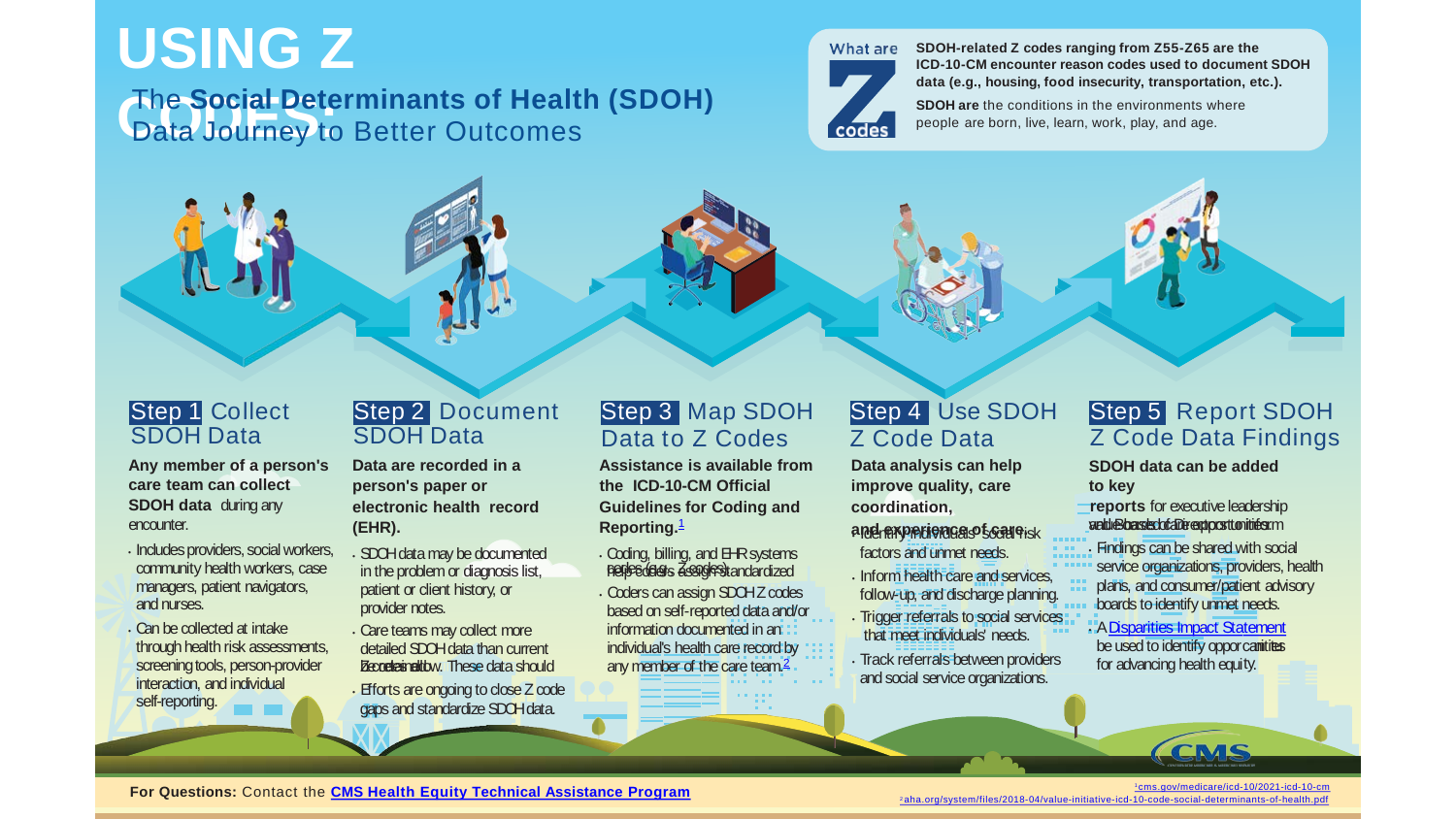### **USING SDOH Z CODES** Can Enhance Your Quality Improvement Initiatives



#### Health Care Administrators

**Understand how SDOH data can be gathered and tracked using Z codes.**

- Select anSDOHscreening tool.
- Identify workflows that minimize staff burden.
- Provide training to support data collection.
- $\cdot$  Invest in EHRs that facilitate data collection and coding.
- Decidewhat Zcodedata touseand monitor.

Develop a plan to use SDOHZ code data to:

- Enhance patient care.
- Improve care coordination and referrals.
- Support quality measurement.
- Identify community/population needs.
- Support planning and implementation of social needs interventions.
- Monitor SDOH intervention effectiveness.

### Health Care Team

#### **Use a SDOH screening tool.**

- Follow best practices for collecting SDOHdata in a sensitive and HIPAA-compliant manner.
- Consistently document standardized SDOH  $data$  in the  $HR$ .
- Refer individuals to social service organizations and appropriate support services through local, state, and national resources.



- **Z59** Problems related to housing and
- economic circumstances **Z60 –** Problems relatedto social environment

This list is subject to revisions and additions to improve alignment with SDOHdata elements.

### Coding Professionals

#### **Follow the ICD-10-CM coding guidelines.**[3](http://www.cms.gov/medicare/icd-10/2021-icd-10-cm)

- UsetheCDCNational Center for Health Statistics [ICD-10-CM](https://icd10cmtool.cdc.gov/) Browser tool to search for ICD-10-CM codes and information on code usage.<sup>[4](https://www.cdc.gov/nchs/icd/icd10cm.htm)</sup>
- Coding teammanagers should review
- · Pessign fall relevant SDOHZ dealers to support quality improvement initiatives.
- **Z62** Problems related to upbringing
- **Z63** Other problems related to primary support
- group, including family circumstances
- **Z64 –** Problems relatedto certainpsychosocial circumstances
- **Z65 –** Problems relatedto other psychosocial circumstances

Revision Date: February 2021 [go.cms.gov/omh](https://www.cms.gov/About-CMS/Agency-Information/OMH) <sup>3</sup> [cms.gov/medicare/icd-10/2021-icd-10-cm](https://www.cms.gov/medicare/icd-10/2021-icd-10-cm) <sup>4</sup> [cdc.gov/nchs/icd/icd10cm.htm](https://www.cdc.gov/nchs/icd/icd10cm.htm)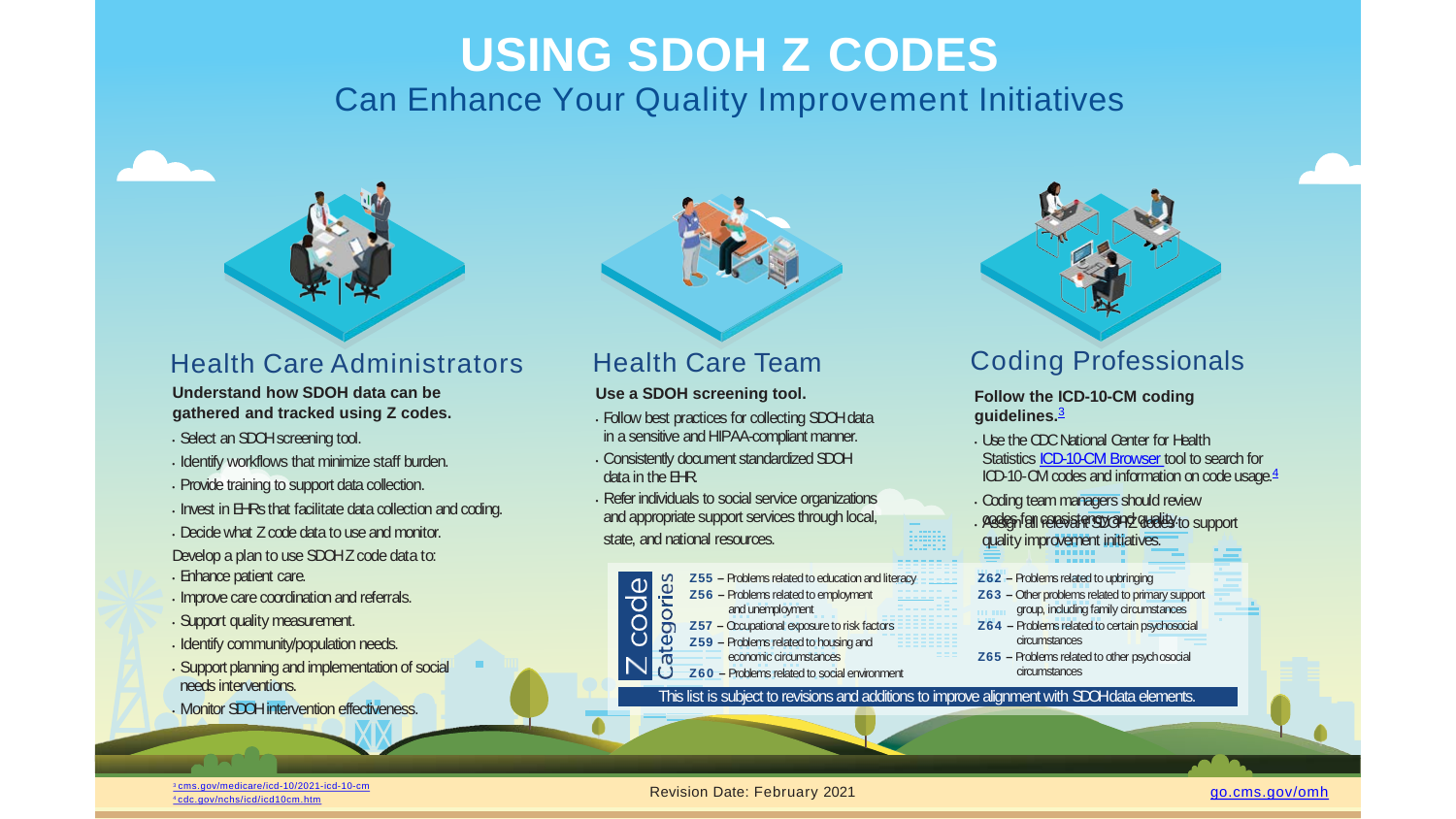#### POLL QUESTIONS FOR THE AUDIENCE

- To what extent do you use V or Z codes to assess for SDoMH in your clinical work?
	- Not at all
	- Occasionally
	- Often
	- Always
- To what extent do you document V or Z codes in the electronic health record in your clinical work?
	- Not at all
	- Occasionally
	- Often
	- Always